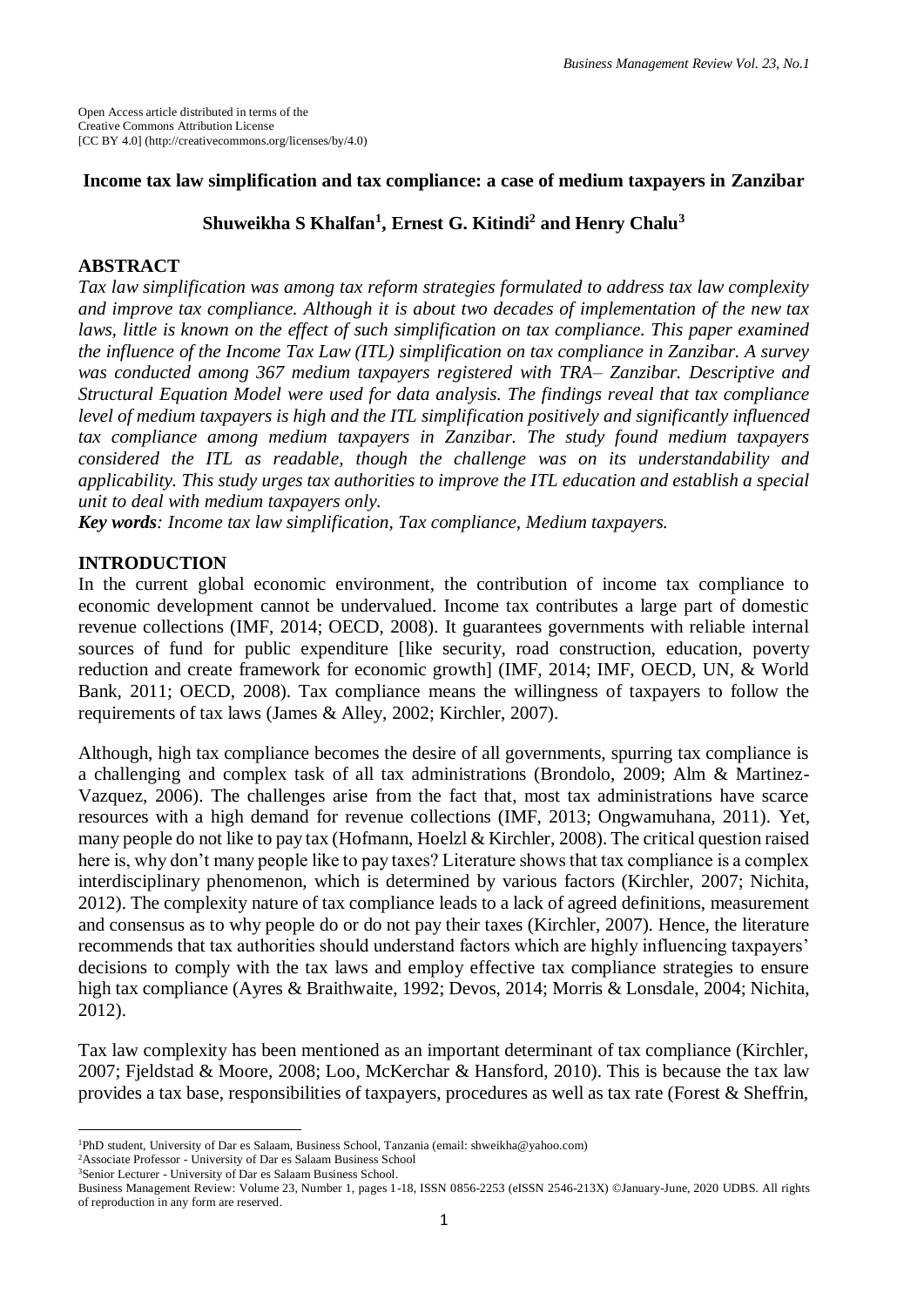2002). For taxpayers to be compliant, they are supposed to have a clear knowledge of the tax law. That is, they must be able to read, understand and apply the tax law effectively (Kasipillai, 2000; Palil, 2005; Saad, 2010). However, many tax laws are considered to be complex (Carnes & Cuccia, 1996; Kirchler, 2007; Loo*et al.*, 2010). The complexity nature of tax laws comes from the user's difficulty in reading, understanding and applying tax laws (Mulder, Verboon & De Cremer, 2009; Saad, 2010). The complex tax law affects tax compliance (Fjeldstad & Moore, 2008; Richardson, 2006). Saad (2010) noted that high level of complexity in tax law leads to reduction of technical accuracy to both tax administrators and taxpayers. Fjeldstad & Moore (2008) noted that many large corporations in Tanzania litigate against the tax system for lack of simplicity and constructive dialogue with the tax administration. The tax law complexities cause taxpayers to deploy services of tax professionals, which increase the cost of compliance. The increased compliance cost may cause some taxpayers, especially small and medium taxpayers, to opt not to comply (Loo *et al.,* 2010; Mckerchar, 2003; Mahangila, 2017). This assertion speaks to the Theory of Planned Behaviour that argues that an individual's decision to conduct a particular behaviour is determined by his/her perception of the ease or difficulty of performing such behaviour (Ajzen, 1991).

Tax law simplification was among tax reform strategies undertaken in many countries (including Tanzania) to promote tax compliance (Gill, 2003; IMF, 2013; Kitillya, 2011; Ongwamuhana, 2011). This process was intended to place simple tax law from user's perspectives; to enable users to be able to read, understand, and correctly apply them (Saad, 2014). The simple tax law was expected to reduce the need for hiring tax experts. It was also aimed at reducing the compliance cost to improve tax compliance and revenue collections (Loo *et al.,* 2010; Palil, 2005; Richardson, 2006). In Zanzibar, tax laws simplification has led to the improvement of existing tax laws and the introduction of new tax laws. The new tax laws include the Income Tax Act No 11 of 2004, The Value Added Tax, 1997 as well as the East African Community Customs Management Act, 2004.

Despite decades of implementations of simplified tax laws in many countries, still the question of how it influences tax compliance is not full addressed in academic circles. The empirical literature proffers few studies that have examined the effect of tax law simplification on compliance (Akhand, 2012; Ongwamuhana, 2011). However, the findings of these studies are not consistent and have some limitations which encourage further investigation. For example, Akhand (2012) found out that simplified tax laws have a significant positive influence on overall compliance among large taxpayers in Bangladesh. Ongwamuhana (2011) opined that, despite the reforms undertaken in Tanzania, tax laws do not encourage taxpayers to comply. However, this study did not assess the impact of ITL simplification on tax compliance in Tanzania.

Literature also shows few studies that examined the impact of tax laws simplification on simplicity of tax laws (Forest & Sheffrin, 2000; Kirchler, Niemirowski, & Wearing; 2006; Tan &Tower, 1992; Pau, Sawyer& Maples, 2007; Saw & Sawyer, 2010). These studies assess the simplicity of tax law in terms of the readability factor only and ignore the understandability and applicability of the tax laws, which are also important variables in assessing the simplicity of tax law. However, these studies portray conflicting results some studies found tax law simplification improved the readability of tax law (Kirchler *et al.,*2006; Pau *et al*., 2007), while other studies found that tax laws simplification failed to improve the readability of tax laws (Tan &Tower, 1992). Moreover, many studies have been conducted in developed countries and ignore many developing countries that also simplified their tax laws. The findings of existing studies cannot be applied effectively by developing countries, because of cultural, socio-economic as well as tax systems differences. To the best of this researcher's knowledge, no study has examined the influence of ITL simplification on tax compliance of medium taxpayers in Zanzibar.

The medium taxpayer's compliance is very crucial, because of their potential revenue contributions (Arachi & Santoro, 2007; Bennett, 2008). However, the accessed literature shows no study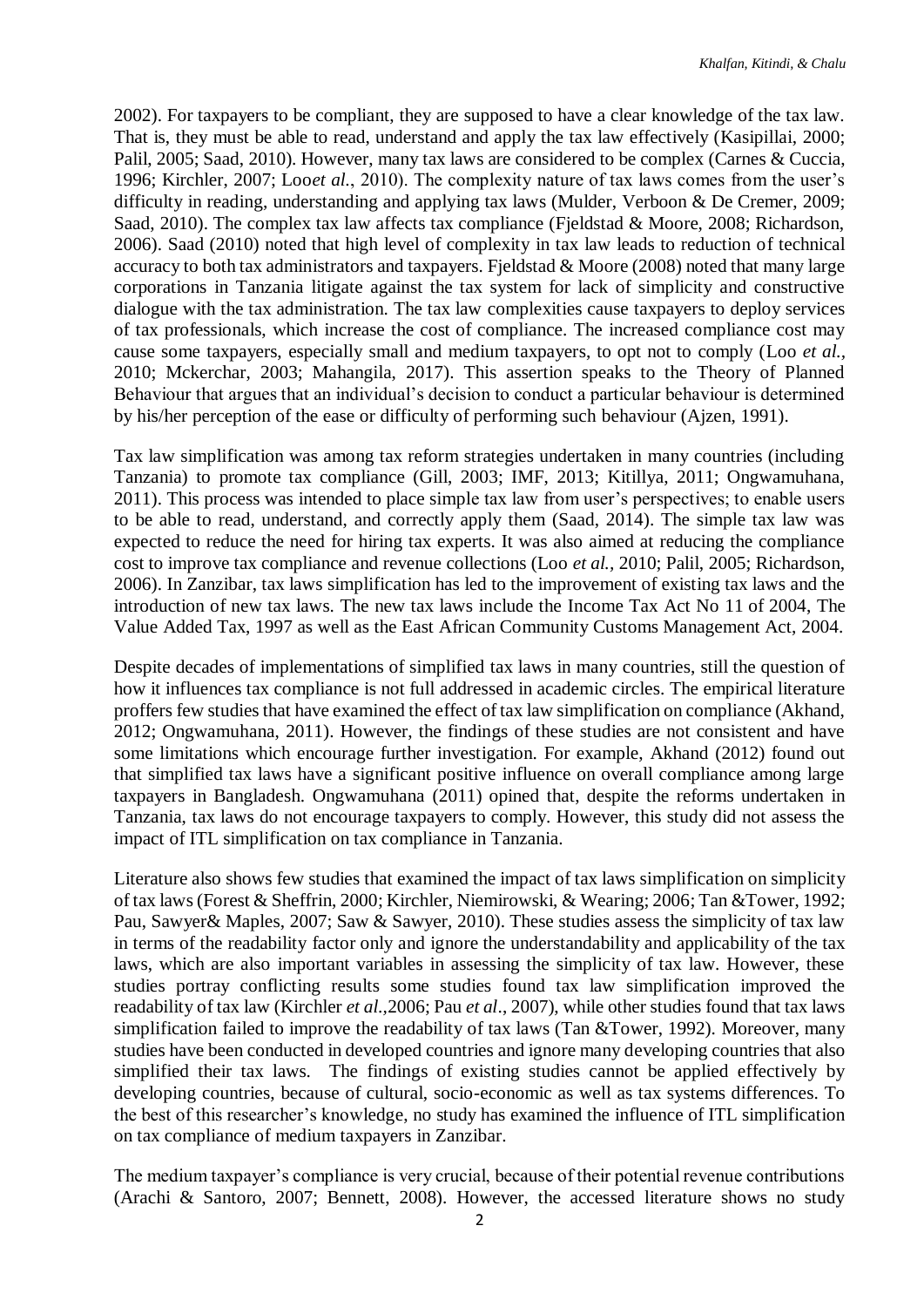investigated this phenomenon. Many studies group medium together with small taxpayers and report them as small and medium taxpayers (Arachi & Santoro, 2007, Mahangila, 2014; Ondimu, 2015; OECD, 2012). These studies claim that, small and medium taxpayers made huge contributions to the economy, but they are associated with tax non-compliance (Akhand, 2012; Arachi & Santoro, 2007; Bennett, 2008; Cynthia, 2009). For example, Kimungu & Kileva (2007) noted that, the Small and Medium Enterprises (SMEs) contribute between35 and 50 per cent of Gross Domestic Product in Tanzania. But the Tanzania Revenue Authority (TRA) collects below 30% of tax revenue from SMEs who form 90% of all taxpayers in the country. However, the findings from SME's taxpayer's studies cannot be effectively used for promotion of medium taxpayer's compliance. This is due to the fact that medium taxpayers are different from small taxpayers in many respects like business size, type of business, profit margin, and most likely in their level of tax compliance (Akhand, 2012; Kirchler, 2007; Morris & Lonsdale, 2004). Therefore, separate medium taxpayer's studies are needed to develop effective strategy that ensures long-term compliance of this prospective group of taxpayers.

Zanzibar is a part of the United Republic of Tanzania commonly known as Tanzania (TRA, 2004). The researcher was interested on Zanzibar because of business densities and nature of economic activities. For a long time, Zanzibar has been considered as a centre for business across eastern and central Africa (ZNCCIA, 2013). The Zanzibar Small and Medium Enterprises (SME) Policy consider medium taxpayers as an engine for economic development (MTI, 2006). Zanzibar also employs simplified ITL to promote tax compliance, but the speculation in tax revenue collection performance necessitated investigation in this area (TRA, 2018). Therefore, the current study examined the influence of ITL simplification of tax compliance among medium taxpayers in Zanzibar.

# **LITERATURE REVIEW**

# *Theoretical Literature Review*

## *Theory of Planned Behaviour*

The current study based on the Theory of Planned Behaviour (Ajzen, 1991). This theory is the most widely used model to explain and predict behaviour (Armitage & Conner, 2001). The application of the Theory of Planned Behaviour (TPB) in taxation is still growing. Literature shows very few studies that employed this theory to predict tax compliance behaviour. Scholars who have applied this theory in their studies include, but not limited to, Achmat (2013); Bobek, Richard, & Hatfield (2003); Godin & Kok (1996); MirzaBin (2016); Trivedi, Shehata & Mestelman (2005); Saad (2014) and Smart (2012). According to TPB a person's behaviour is determined by the intention to perform the behaviour and perceived behavioural control that refers to the perceived ease or difficulty involved in performing the behaviour of interest (Ajzen, 1991; Ajzen, 2010). The intention indicates the individual's readiness to perform certain behaviour. The behavioural intention is a function of an individual attitude towards the behaviour, which is the evaluation of performing the behaviour as favourable or not.

The current study employed TPB to determine the tax compliance among medium taxpayers in Zanzibar. The income taxation in Zanzibar is based on a self-assessment system, where taxpayers are supposed to assess tax, file returns and pay their income tax due without tax officials' intervention. In this situation, the income tax compliance behaviour is highly determined by taxpayer's intention to comply. The taxpayer's intention to comply is also determined by both taxpayer's attitudes on tax compliance and the perceptions of his/her important people on tax compliance. Therefore, TPB was found to be appropriate in predicting the income tax compliance behaviour of medium taxpayers in Zanzibar. TPB was also used to determine the influence of the ITL simplification of tax compliance. This theory contends that behaviour is determined by the individual perceptions of simplicity or difficulty in performance of such behaviour (Ajzen, 1991). This study argues that, high tax compliance can be achieved when taxpayers perceive tax law as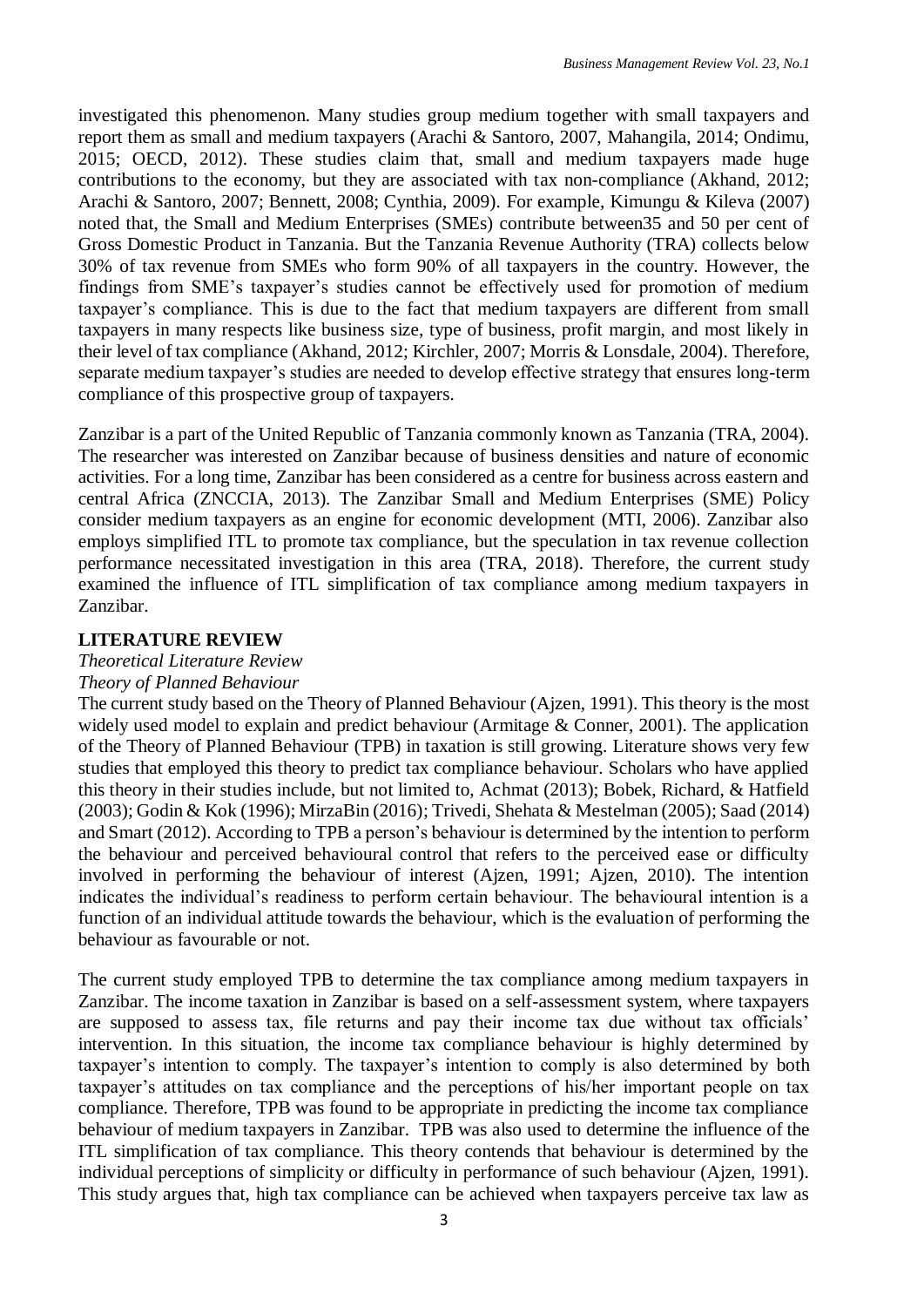simple, reduces compliance cost and improves tax compliance. Therefore, it was expected that the ITL simplification would promote medium taxpayer's compliance.

#### *Empirical Literature Review*

## *Tax Compliance and Non-Compliance*

Literature shows that tax compliance is a complex phenomenon which is determined by many factors (Kirchler, 2007). The complex nature of tax compliance leads to no standard agreed definition of tax compliance. Various tax compliance definitions have been developed. Andreoni, Erard & Feinstein*.* (1998) point out that tax compliance is a fluid concept that has different meanings from different perspectives. For example, in public finance theories, tax compliance relates to equity and efficiency issues. In organizational theories, it relates to the principal-agent problem, where corporations and their advisors continually provide asymmetrical information about their income and tax liabilities.

The current study adopted James & Alley's (2002) definition that tax compliance means the willingness of individuals and other entities to act within the spirit as well as the letter of tax law and administration without application of enforcement activity. Tax non-compliance means failure to follow the requirements of tax law that results in the delays or failure to pay tax. There are two kinds of tax non-compliance known as tax evasion and tax avoidance. Tax evasion is a deliberate illegal intention to reduce tax liabilities and tax avoidance is the action taken to achieve the legal reductions of tax liabilities (Alm, 1999; Kirchler, 2007; Slemrod, 2007).

#### *The Income Tax Law (ITL) Simplification in Tanzania*

In Tanzania, income taxation is governed by the Income Tax Act, 2004. The ITL is the regulatory instrument that governs the income taxation (Forest & Sheffrin, 2002). Income tax is levied on [income](http://en.wikipedia.org/wiki/Income) from [employment,](http://en.wikipedia.org/wiki/Employment) income from [business](http://en.wikipedia.org/wiki/Business) and income from [investment](http://en.wikipedia.org/wiki/Investment) (URT, 2004). The Income Tax Act, 2004 is a new ITL that came into effect in July 2004 and repealed the previous Income Tax Act, 1973.The Income Tax Act, 1973 was considered to be complex, with many loopholes for tax avoidance. It also failed to cope with modern business practices (Luoga, 2003; Kitillya, 2011; Ongwamuhana, 2011; Osoro, 1995). The complex nature of the Income Tax Act, 1973 has been also associated with the widespread tax non-compliance, corruption and low revenue collections that caused the fiscal crisis in the 1990s (Fjeldstad, 2003; Osoro,1995).

The ITL simplification was among tax reform strategies undertaken to improve tax compliance and revenue collection so as to restore economic crisis (Hasseldine & Bebbington, 1991; IMF, 2014; Kitillya, 2011; Ongwamuhana, 2011). This process led to the introduction of the new Income Tax Act, 2004. The simplified ITL restructured the [income tax](http://en.wikipedia.org/wiki/Income_tax) system in line with modern requirements (Luoga, 2003; Kitillya, 2011; Ongwamuhana, 2011). The Income Tax Act, 2004 was expected to be simple where users can read, understand and apply properly so as to minimize compliance cost, promote tax compliance and revenue collections (IMF, 2014; Kitillya, 2011; Ongwamuhana, 2011; Palil, 2005; Saad, 2010).

#### *Tax Law Simplification and Tax Compliance*

Tax laws are the legal rules and procedures governing how federal, state, and local governments calculate the tax you owe (Forest & Sheffrin, 2002). Tax law is a base for tax compliance. Tax laws provide the tax base, responsibilities of taxpayers, procedures as well as tax rates (Forest  $\&$ Sheffrin, 2002). Taxpayers become compliant when they follow the requirements of tax laws (Kirchler, 2007). Franzoni (2000) noted that, for a taxpayer to be considered as entirely compliant he/she must fulfil four conditions of tax laws which are: (1) true reporting of the tax base, (2) correct computation of the liability, (3) timely filing of the return, and (4) timely payment of the amounts due. Any deviation from these conditions leads to tax non-compliance. Thus, for taxpayers to be compliant they need not only have the willingness to comply but also have a clear knowledge of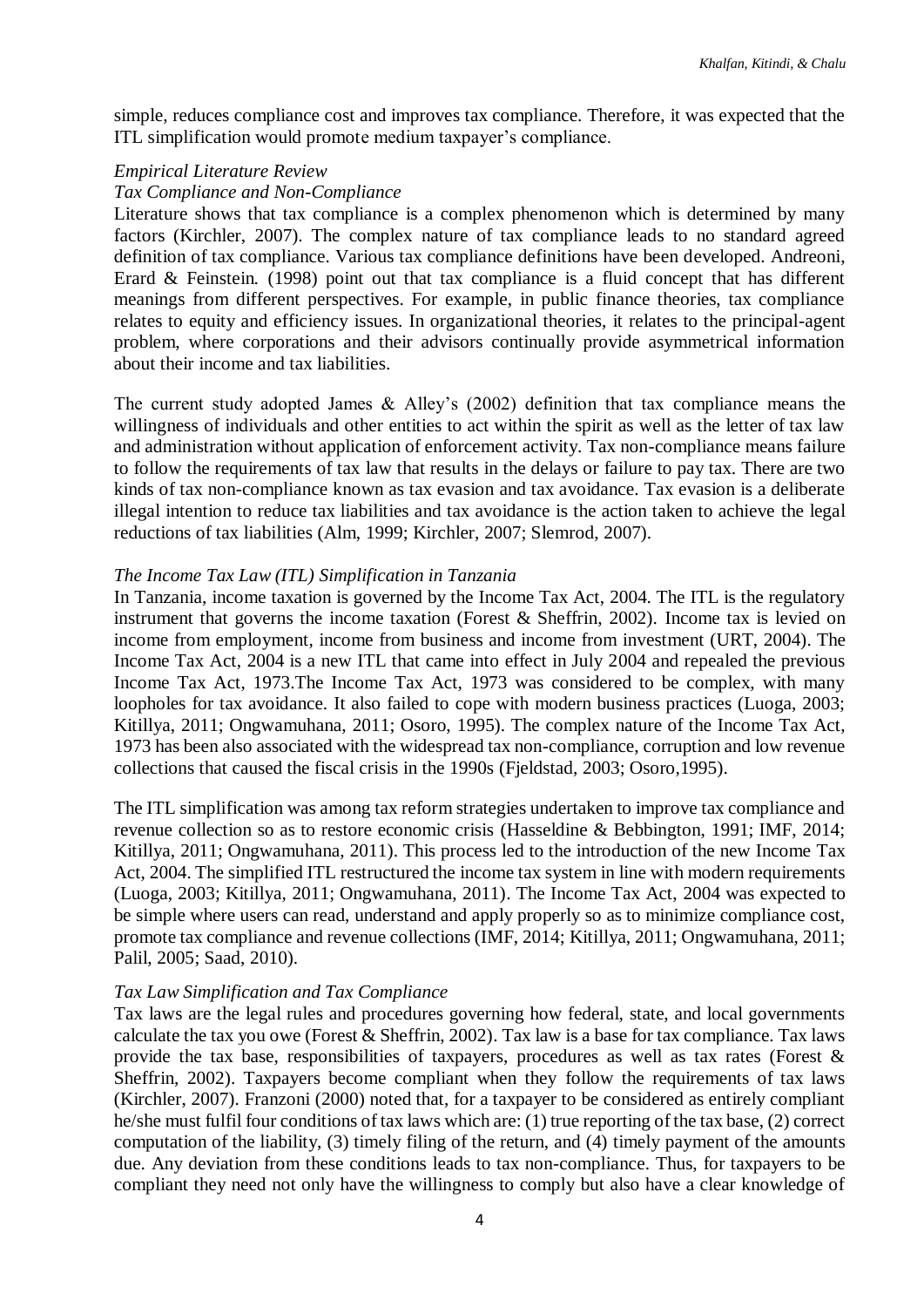all tax laws, that is, he/she must be able to read, understand, and apply tax laws effectively (Kasipillai, 2000; Palil, 2005; Saad, 2010). Knowledge on tax laws is much needed in selfassessment system where taxpayers are supposed to correctly calculate their own tax dues. The knowledge on tax laws becomes very important in determining tax compliance (Loo, 2006).

The government enacts tax laws with the assumption that all taxpayers have clear knowledge of tax laws and they can comply. However, many people complain on the complexity in tax laws (Carnes & Cuccia, 1996; Loo *et al.,* 2010). The complex nature of tax laws comes from the user's difficulty in reading, understanding, and applying tax laws (Binh, 2000; Mulder *et al.,* 2009; Saad, 2010). Complex tax laws also affect tax compliance (Richardson, 2006). However, there is a contradiction in terms of preference on tax law complexity between users who prefer simple tax laws [many of them being taxpayers] and those who prefer ambiguous tax laws [many of them being tax authorities, lawyers and accountants] (Forest & Sheffrin, 2002). More complex tax laws impede the fairness of the tax system because not all taxpayers are able to take advantage of complex tax laws (Fjeldstad, & Moore, 2008). Moreover, Saad (2010) noted that, high level of complexity in tax law leads to reduction of technical accuracy to both tax administrators and taxpayers. This causes some taxpayers to deploy services of tax professional which increase the cost of compliance. The increased cost of compliance may cause some taxpayers to opt not to comply (Loo *et al.,* 2010; McKerchar, 2003; Mahangila, 2017). Tax non-compliance adversely affects tax administration efficiency and economic development (Brand, 1996; Tanzi, 2000; OECD, 2008).

In addressing the adverse effect of tax laws complexity on economic development, many countries have simplified their tax laws (IMF, 2013). More often simplicity has more considerable advantage over complexity (Hasseldine & Bebbington, 1991). Tax laws simplification was among tax reform strategies undertaken to improve tax compliance and revenue collection to restore economic crisis (Hasseldine & Bebbington, 1991; IMF, 2014; Kitillya, 2011; Ongwamuhana, 2011). Binh (2000) argues that simplification of tax laws is the greatest and critical role of tax administration. Simplicity is a complex, multi-facetted concept that needs a clear definition on its specific applications. Otherwise, one might intend to simplify but result into more complexities. A commonly accepted definition of legal simplicity of taxation is the ease by which a body of tax law can be read, correctly understood and applied to practical situations (Binh, 2000). Therefore, a simple tax law is one that users can read, understand, and apply (Binh, 2000; Mulder *et al.,* 2009; Richardson, 2006; Saad, 2014). Literature shows various forms of tax law simplification like the reduction of number of tax rates, harmonization of definitions, compliance procedure and the introduction of new tax laws (Cox & Eger, 2006). Tax law simplification intends to place simple tax laws that users can read, understand, and correctly apply, particularly in determining accurate tax liabilities. It also aims at minimizing compliance cost by reducing the need for employing tax expert and eventually improving the level of tax compliance and revenue collections (Cox & Eger, 2006; Loo *et al.,* 2010; Palil, 2005; Richardson, 2006; Saad, 2010).

In spite of the various tax laws simplification undertaken around the world little is known on the impact of such simplification on tax compliance. Literature shows a few studies examined the impact of tax law simplification on simplicity of tax laws (Forest & Sheffrin, 2000; Kirchler*et al.,* 2006; Tan & Tower, 1992; Pau *et al.,* 2007; Saw & Sawyer, 2010). These studies assessed the simplicity of tax law in terms of the readability factor only and ignore the understandability and applicability of the tax laws, which are also important variables in assessing the simplicity of tax law. However, these studies showed mixed and contradicting results that calls further investigation in this area. For example, Tan & Tower (1992) employed Flesch Reading Ease Index to measure the readability level of New Zealand tax legislation. The Flesch Reading Ease Index measures the difficulty ranging from zero (most difficult) to 100 (least difficult). They found that the efforts made by the tax authority at that time to simplify the tax law failed. However, Pau *et al. (*2007)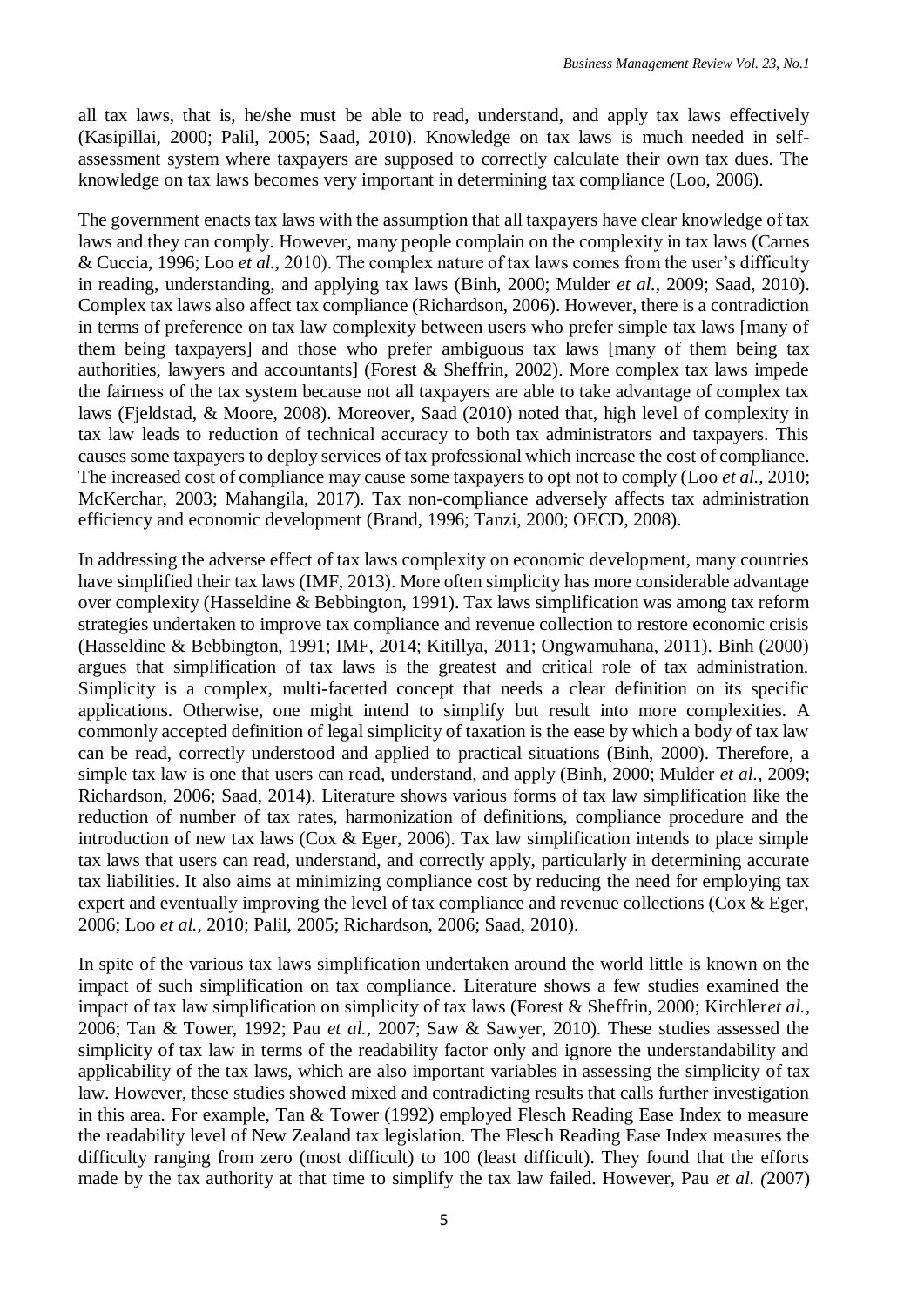showed conflicting results on the readability of the newly written Income Tax Act of 2004. They used Flesch Reading Ease Index and found a significant improvement in respect of tax simplicity through readability measure. This finding related to the results of Sawyer (2007) who agreed that there have been some improvements in tax simplification. Saw & Sawyer (2010) examined the readability of a sample of the selected sections of the Income Tax Act 2007 in New Zealand using similar measures as in Pau *et al.* (2007) and found significant success in improving readability of such tax law. Laffer, Winegarden & Childs*.* (2011) also assessed the effect of the simplification of the tax laws on compliance costs in the USA. The study used the annual federal funds rate on 10 years Treasury bond and found that, when taxpayers comprehend the tax laws, the tax compliance cost is greatly reduced. However, these studies did not assess the influence of tax law simplification on tax compliance.

The accessed literature shows very few studies assessed the influence of tax law simplification on tax compliance (Akhand, 2012; Ongwamuhana, 2011). However, the findings of these studies are not consistent and have some limitations which encourage further investigation. For example, Akhand (2012) assessed the contribution of simplified tax laws on tax compliance among large corporate taxpayers registered with the Large Taxpayers Unit (LTU) of Bangladesh. Following an analysis of elite interviews and survey data using logistic regression, Chi-square automatic interaction detector and multilevel logistic regression, the findings suggest that, simplified tax laws do not affect neither, filing compliance, reporting compliance nor payment compliance of large corporate taxpayers. However, simplified tax law was found to play a significant positive role in improving overall tax compliance of large corporate taxpayers in Bangladesh.

Most of these studies have been conducted in developed countries and ignored many developing countries which also simplify their tax laws. So far, it is only Ongwamuhana (2011) who assessed the tax compliance in Tanzania by analysing the law and policy affecting voluntary taxpayer compliance. He employed documentary review and gives a one-person opinion that, despite the reforms undertaken in Tanzania, tax laws do not encourage taxpayers to comply. However, this study did not assess the impact of ITL simplification on tax compliance in Tanzania. In this regard, this paper examines the influence of ITL simplification on tax compliance among medium taxpayers in Zanzibar. It is therefore expected that the ITL simplification introduced the new Income Tax Act, 2004 which is simple, can easily be read, understood and applied effectively and that improves tax compliance. This expectation is reflected in the following hypothesis, which proposes to test the relationship between the ITL simplification and tax compliance.

*H1: The ITL simplification positively influences tax compliance among medium taxpayers in Zanzibar.*

## **METHODOLOGY**

This study employed Post- positivism deductive approach to understand the influence of ITL simplification on tax compliance among medium taxpayers in Zanzibar. A survey was conducted on 367 medium taxpayers who are registered for Income tax purposes with TRA-Zanzibar. Data were collected using structured questionnaires. The study involved two main variables which are the ITL simplification as an independent variable and tax compliance as a dependent variable. The ITL simplification was measured from the taxpayer's perception of the simplicity in the Income Tax Act, 2004. This variable was measured through the readability, understandability and applicability of the Income Tax Act, 2004. These measures were also used by Laffer *et al.* (2011); Binh (2000); Lawless (2009); Long & Swingen (1987) as well as Saad (2010). Based on the definition of tax compliance by James & Alley (2002), tax compliance is the willingness of taxpayers to follow the requirements of tax laws. Tax compliance in this study was measured as voluntary tax compliance by using voluntary tax compliance indicators developed by Kirchler & Wahl (2010) and Braithwaite, Murphy & Reinhart (2007). These measures were also used by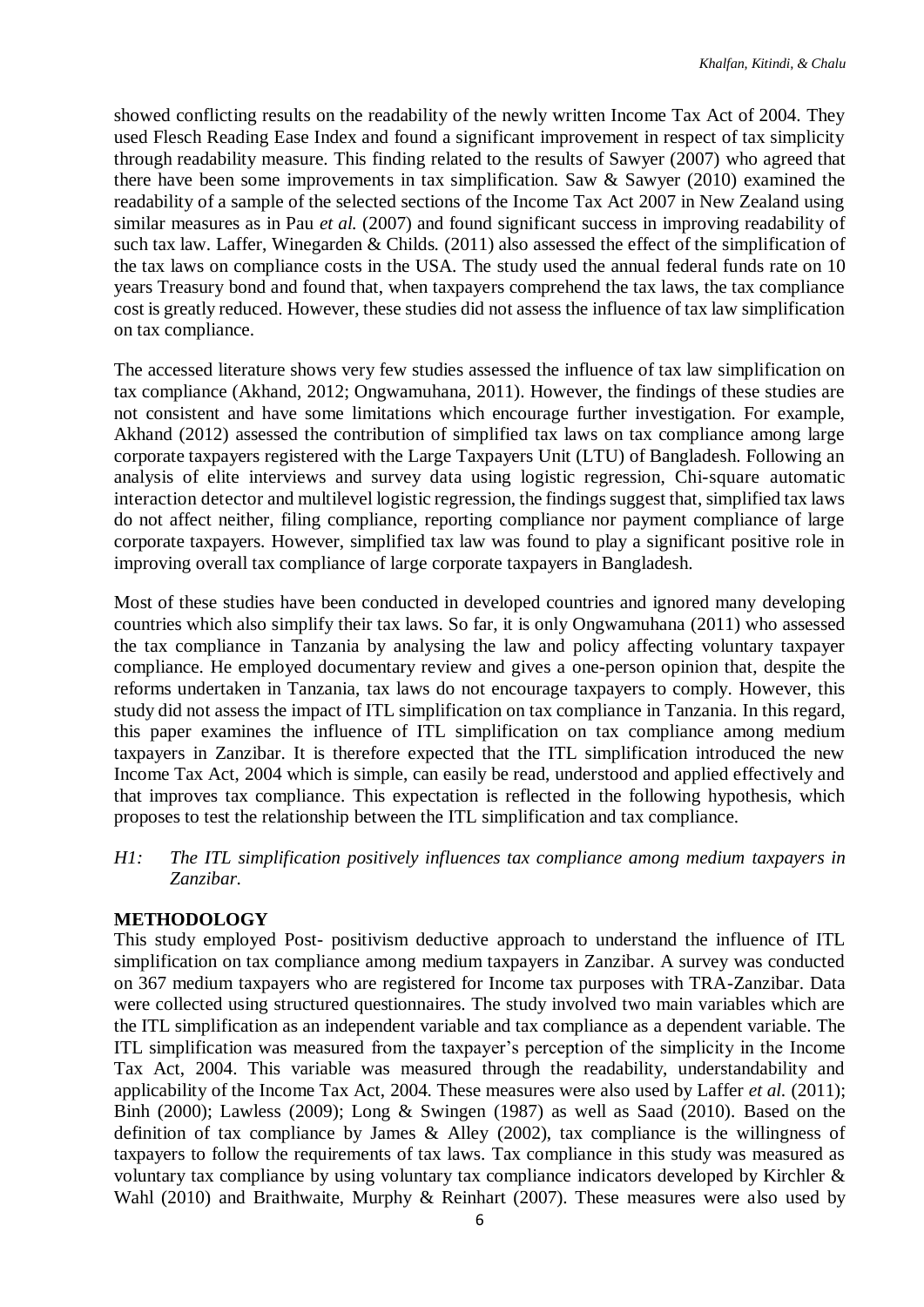Alabede, Ariffin & Idris (2011); Kirchler, Hofmann & Gangl (2012) as well as Siahaan (2012). Descriptive analysis and Structural Equation Modelling (SEM) were used to analyse data and test the hypothesis of this study. Out of 367 questionnaires distributed, 308 questionnaires were successfully completed and returned. This forms an83.9% response rate, which is enough to continue with the study (Finchman, 2008; Hair, Black, Babin & Anderson*,* 2014; Sekaran & Bougie, 2010). These findings also support the idea of Sapiei, Kassipillai, & Uchenna (2014) that research in the area of taxation is a sensitive issue that makes taxpayers reluctant to respond to the questionnaires.

# **DATA ANALYSIS AND INTERPRETATION OF FINDINGS**

## *Descriptive Analysis*

Descriptive results coveringrespondents' profiles, respondents' perception on tax compliance, Income tax law simplification and the opinions and perceptions of the Income Tax Act, 2004 simplicity. Table1 presents the respondents profile. The results show that 260 (84%) of the respondents were male and 48 (16%) were female. The findings correspond to the actual cultural environment in Zanzibar where females are supposed to stay home to look after children and other family matters. However, the 48 (16 %) females in the medium businesses indicate the growth of female businesses in Zanzibar. In the past it was difficult for women in Zanzibar to participate in business activities. The study also found that many of the respondents 126 (40.9%) were aged between 20 -35 years. This indicates that more young people are entering into business. These findings are consistent with the idea that the SME sector is labour intensive and becomes the resort for many school leavers who are not employed by the government (URT, 2003). The findings of this study show that a majority of the medium taxpayers in Zanzibar, i.e. 100 (32.5%) hold a higher degree. There were 68 (22%) diploma holders, 84 (27.3%) had a bachelor's degree, 26 (8.4%) had an advanced level or similar qualification. Regarding the source of tax knowledge, only 91(29.5%) of participants admitted to getting their tax knowledge from formal tax education. This indicates the capacity of medium taxpayers to read, understand and implement tax laws and requirements. Likewise, this study found that many medium taxpayers (150, 48.7%) are traders. This confirms the history of Zanzibar as the centre for business across eastern and central Africa (ZNCCIA, 2013). This study found that many [132 (42.9%)] of the medium taxpayer's businesses were in existence for between 1 to 10 years. The results conform to the findings of many other studies that majority of SMEs fall between 1 to 10 years (Abaho, Begumis, Aikiriza & Turyasingura*,* 2017).

| Variable                   | <b>Table 1: Respondents' Profile</b><br>Profile | <b>Frequency</b> | Percentage |
|----------------------------|-------------------------------------------------|------------------|------------|
|                            |                                                 | $(n=308)$        | $(\%)$     |
| Gender                     | Male                                            | 260              | 84.4       |
|                            | Female                                          | 48               | 15.6       |
| Age of respondents         | Under 20                                        | 13               | 4.2        |
|                            | $20 - 35$                                       | 126              | 40.9       |
|                            | $36 - 45$                                       | 110              | 35.7       |
|                            | $46 - 55$                                       | 52               | 16.9       |
|                            | Above 55                                        | 7                | 2.3        |
| Level of education         | Secondary (Form 1-4)                            | 30               | 9.7        |
|                            | Advance/VETA/Certificate                        | 26               | 8.4        |
|                            | Diploma                                         | 68               | 22.1       |
|                            | Bachelor's degree                               | 84               | 27.3       |
|                            | Higher degree                                   | 100              | 32.5       |
| Source of Tax<br>Knowledge | Instructions in tax forms                       | 93               | 30.2       |
|                            | Friends                                         | 28               | 9.1        |
|                            | <b>TRA Officers</b>                             | 67               | 21.8       |
|                            | Formal education                                | 91               | 29.5       |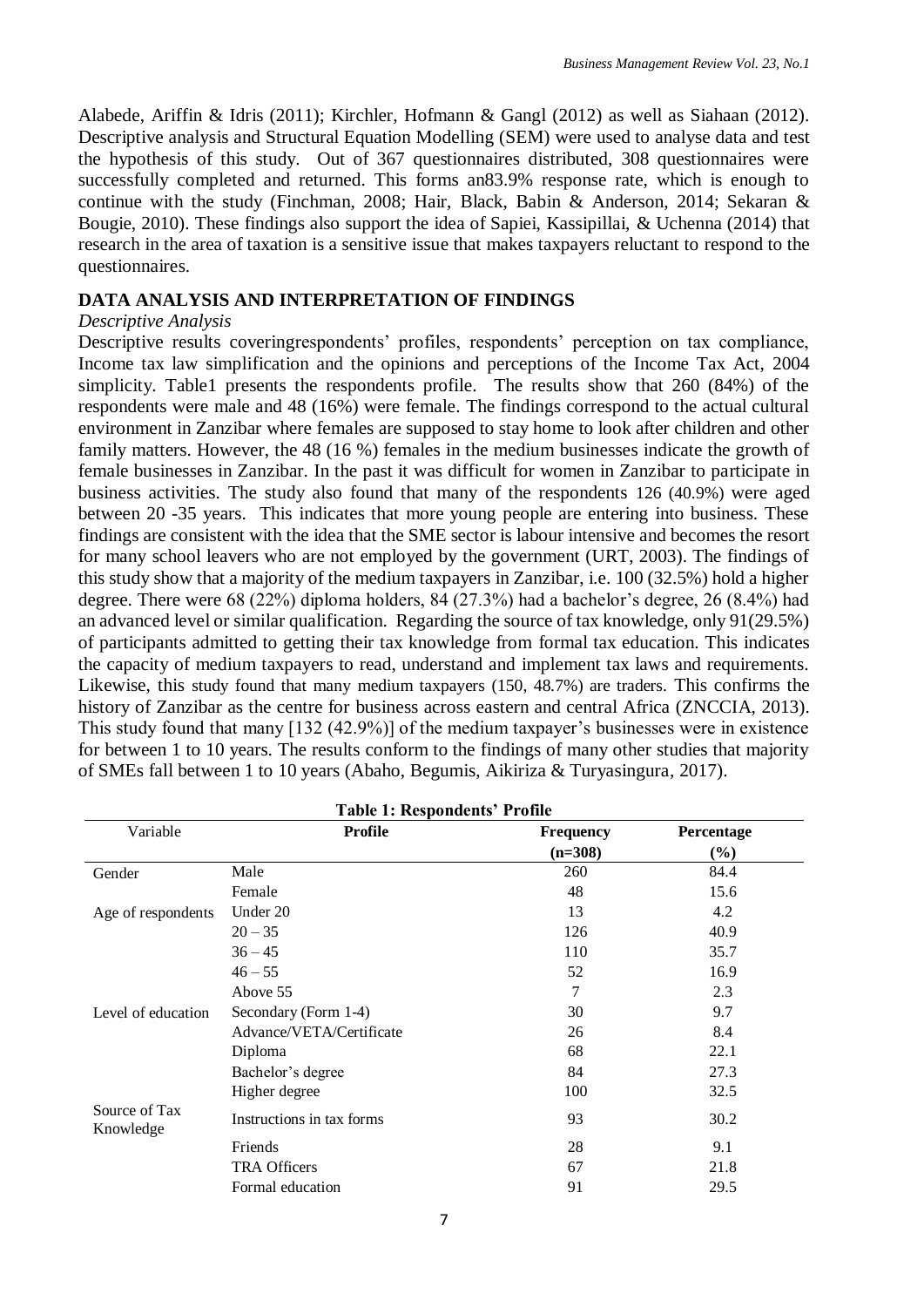|                  | Other, e.g. Radio, TV, internet | 29  | 9.4  |
|------------------|---------------------------------|-----|------|
| Type of business | Trade                           | 150 | 48.7 |
|                  | <b>Hotel and Restaurants</b>    | 52  | 16.9 |
|                  | Manufacturing                   | 20  | 6.5  |
|                  | Other service                   | 76  | 24.7 |
|                  | Tax consultant                  | 10  | 3.2  |
| Age of business  | $01 - 10$                       | 132 | 42.9 |
| (Years)          | $11 - 25$                       | 91  | 29.5 |
|                  | $26 - 35$                       | 65  | 21.1 |
|                  | Above 35                        | 20  | 6.5  |

**Source**: Field data (2016)

#### *Descriptive Analysis for Tax Compliance*

Tax compliance was measured from taxpayer's perception on the payment of tax as duty to citizen; Payment of tax to support their country; They their tax even if no tax audit and If everyone pays correct tax they will enjoy better public services (Braithwaite *et al.,* 2007; Kirchler & Wahl, 2010). Table 2 shows the descriptive analysis for medium taxpayer's perception of tax compliance. The findings indicate that all items had a large percent of "agree" with mean scored range between 1.90 and 2.18 and standard deviation range between from 0.90 to 1.00 about the means, indicating enough representation and heterogeneity of data (Field, 2009). The findings show that many respondents agreed with the tax compliance statements, with the range of 77% to 84%. This indicates that tax compliance of medium taxpayers in Zanzibar is high.

|                  | Table 2: Descriptive Analysis for Tax Compilance                                                  |       |               |                  |      |    |                 |             |      |
|------------------|---------------------------------------------------------------------------------------------------|-------|---------------|------------------|------|----|-----------------|-------------|------|
| <b>Question</b>  | <b>Ouestion</b>                                                                                   | Agree |               | <b>Undecided</b> |      |    | <b>Disagree</b> | <b>Mean</b> | S/D  |
| No.              |                                                                                                   | F     | $\frac{6}{9}$ | F                | $\%$ | F  | $\%$            |             |      |
| TCQ1             | I pay my taxes as required<br>by the law because it is my<br>duty as citizen.                     | 159   | 84            | 20               | 6.5  | 29 | 9.4             | 1.90        | 0.90 |
| TCQ <sub>2</sub> | I pay taxes as required by<br>the law to support my<br>country.                                   | 248   | 80            | 18               | 5.8  | 42 | 13              | 2.03        | 0.98 |
| TCQ3             | Always I pay my taxes<br>even if tax audit does not<br>exist.                                     | 238   | 77            | 5                | 1.6  | 65 | 21              | 2.18        | 1.00 |
| TCQ4             | If everyone paid the correct<br>amount of tax, we would<br>public<br>better<br>enjoy<br>services. | 244   | 79            | 23               | 7.5  | 41 | 13.3            | 2.02        | 1.00 |

**Table 2: Descriptive Analysis for Tax Compliance**

**Source**: Field data (2016)

## *Descriptive Analysis of the ITL Simplification*

The ITL simplification was measured from the taxpayer's perception of the new Income Tax Act, 2004 simplicity. This variable was measured from three of the items: readability, understandability and applicability of the Income Tax Act, 2004. Table 3 shows the descriptive analysis for medium taxpayer's perception of Income Tax Act, 2004 simplicity. The findings indicate that all items scored low mean values ranging from 2.29 to 3.00 which indicate relatively high agreement on the statements of measures of variable (Field, 2009). The values of standard deviation for the constructs ranged from 1.1 to 1.3 about the means, indicating enough representation as well as heterogeneity of data (Field, 2009). The findings show many respondents (221, 72%) can read the Income Tax Act, 2004. Some201 (65%) of the respondents understand the Income Tax Act, 2004 and about half of the medium taxpayers (159, 52%) can apply the Income Tax Act, 2004 without assistance from tax experts. This indicates that the medium taxpayers in Zanzibar perceive the Income Tax Act, 2004 as simple.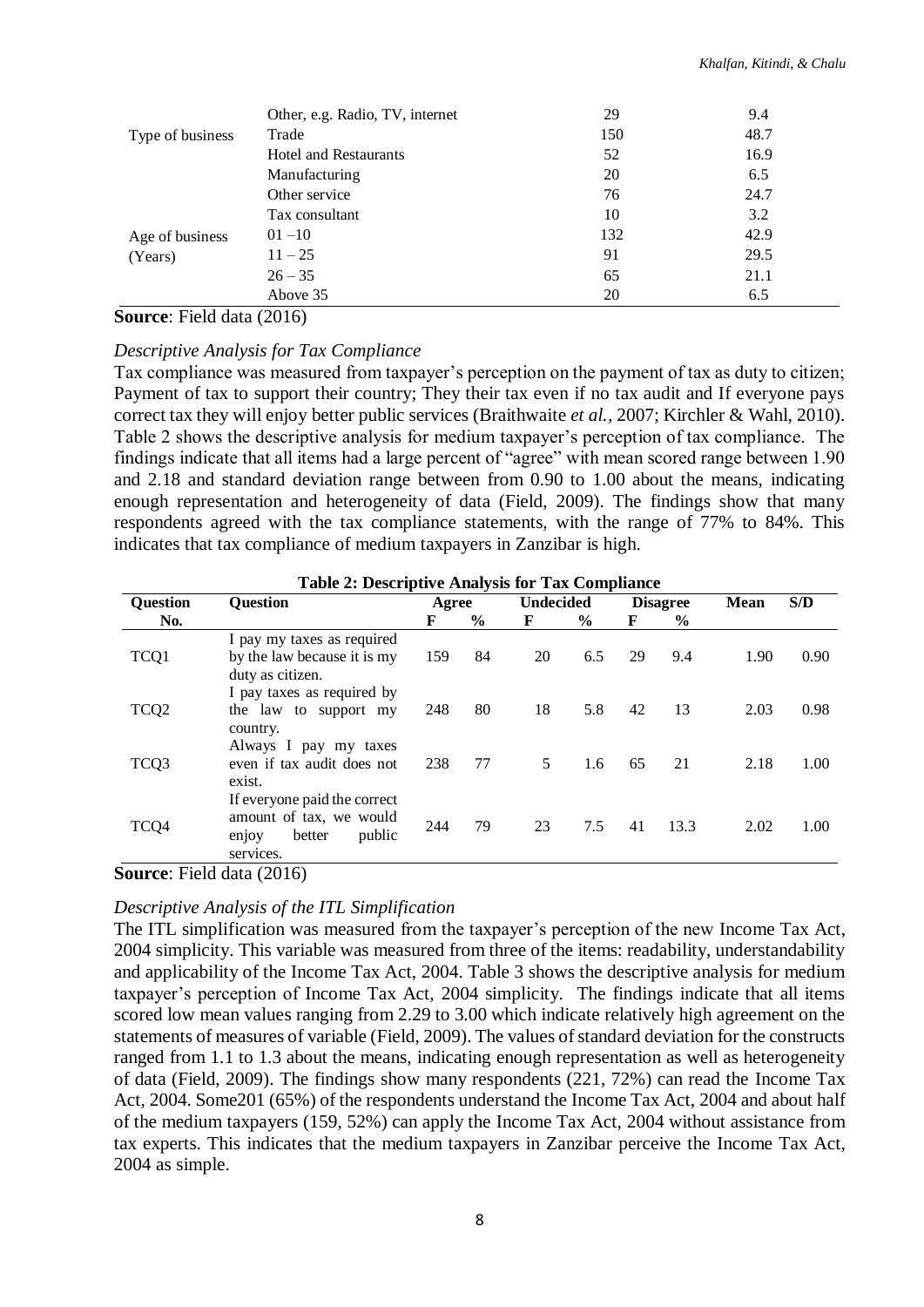| <b>Variable</b> | Question<br>No.  | <b>Question</b>                                                                                   |     | Agree         |    | <b>Undecided</b> |     | <b>Disagree</b> | Mean | S/D |
|-----------------|------------------|---------------------------------------------------------------------------------------------------|-----|---------------|----|------------------|-----|-----------------|------|-----|
|                 |                  |                                                                                                   | F   | $\frac{6}{6}$ | F  | $\frac{0}{0}$    | F   | $\frac{6}{10}$  |      |     |
|                 | TL <sub>Q5</sub> | can read the<br>L<br>income tax laws<br>very well.                                                | 221 | 72            | 27 | 8.8              | 60  | 19              | 2.29 | 1.1 |
|                 | TL Q6            | I understand the<br>tax laws.                                                                     | 201 | 65            | 30 | 9.7              | 77  | 25              | 2.48 | 1.1 |
| ITL Simplicity  | TL Q7            | I can apply the<br>tax laws for my<br>issues<br>tax<br>without<br>assistance from<br>tax experts. | 159 | 52            | 10 | 3.2              | 139 | 45              | 3.00 | 1.3 |

**Table 3: Descriptive Analysis for Simplicity of Income Tax Act, 2004**

**Source**: Field data (2016)

#### *Taxpayers' Opinions and Perceptions of the Income Tax Act, 2004 simplicity*

The current study found that medium taxpayers have different opinions concerning the Income Tax Act, 2004 simplicity. Many respondents noted that they can read the ITL. Others claimed difficulty in understanding the tax laws clearly and applying them properly. Yet others claimed that such difficulties forced them to employ tax consultants that also increased their compliance cost. These opinions are related to the findings of the descriptive analysis (Table 3), which shows that many medium taxpayers (221, 72%) in Zanzibar can read the tax laws, whereas 201 (65%) can understand the tax laws. However, about half of the respondents (159, 52%) can apply the tax laws to their tax issues without the assistance of tax experts. It was also recommended that TRA should write the tax laws in both Kiswahili and other languages like English so that many people in Zanzibar can understand them. Also, the respondents recommended that TRA should increase the tax laws' education and not change the tax laws every year, because the frequent changes in the tax laws increase the difficulty of understanding and implementing the tax laws.

## *Structural Equation Modelling (SEM)*

#### *Analysis of the Measurement Model*

The measurement model as a part of Structural Equation Modelling (SEM) was used to describe how each latent variable is operationalised via the indicator variables. The researcher also assessed the quality of the measures (reliability and validity) of data for this study. In this study, Confirmatory Factor Analysis (CFA) was conducted with AMOS version 22 to test the fit of measurement model of tax compliance and the simplicity of the Income Tax Act, 2004. The reliability of data was measured by Cronbach's Alpha (α). The Cronbach's Alpha (α) provides a sound under-estimate (conservative, safe estimate) of the reliability of a set of test results (Saunders, Lewis & Thornhill, 2012). The findings show that variables for this study are reliable since all had a Cronbach's Alpha (α) value above 0.70 (Saunders *et al.,* 2012). The validity of data was assessed through Exploratory Factor Analysis (EFA) with Varimax rotation on all perceptual measures to determine factor score and confirm factors falling in common latent variable (Young & Pearce, 2013). This established both discriminant and convergent validity. According to Buvik & Haugland (2005), the individual item with high factor loading loaded onto factor which corresponded to the conceptualized variable, signifying the consistency of measure in capturing the theoretical domain of latent variable thus supporting construct validity. The current study had seven measures in two proposed constructs. EFA shows that all measures have a factor loading between 0.826 to 0.939 which are above the recommended thresholds of 0.32 (Tabachnick & Fidell, 2007; Young & Pearce, 2013). Kaiser-Meyer-Olkinshowed the sample adequacy of 0.791 which is above the required value of 0.5. The Bartlett's Test of Spherity probability value (P) was 0.000 which is below the maximum suggested value of 0.5. The findings also show the Total Variance Explained of 80%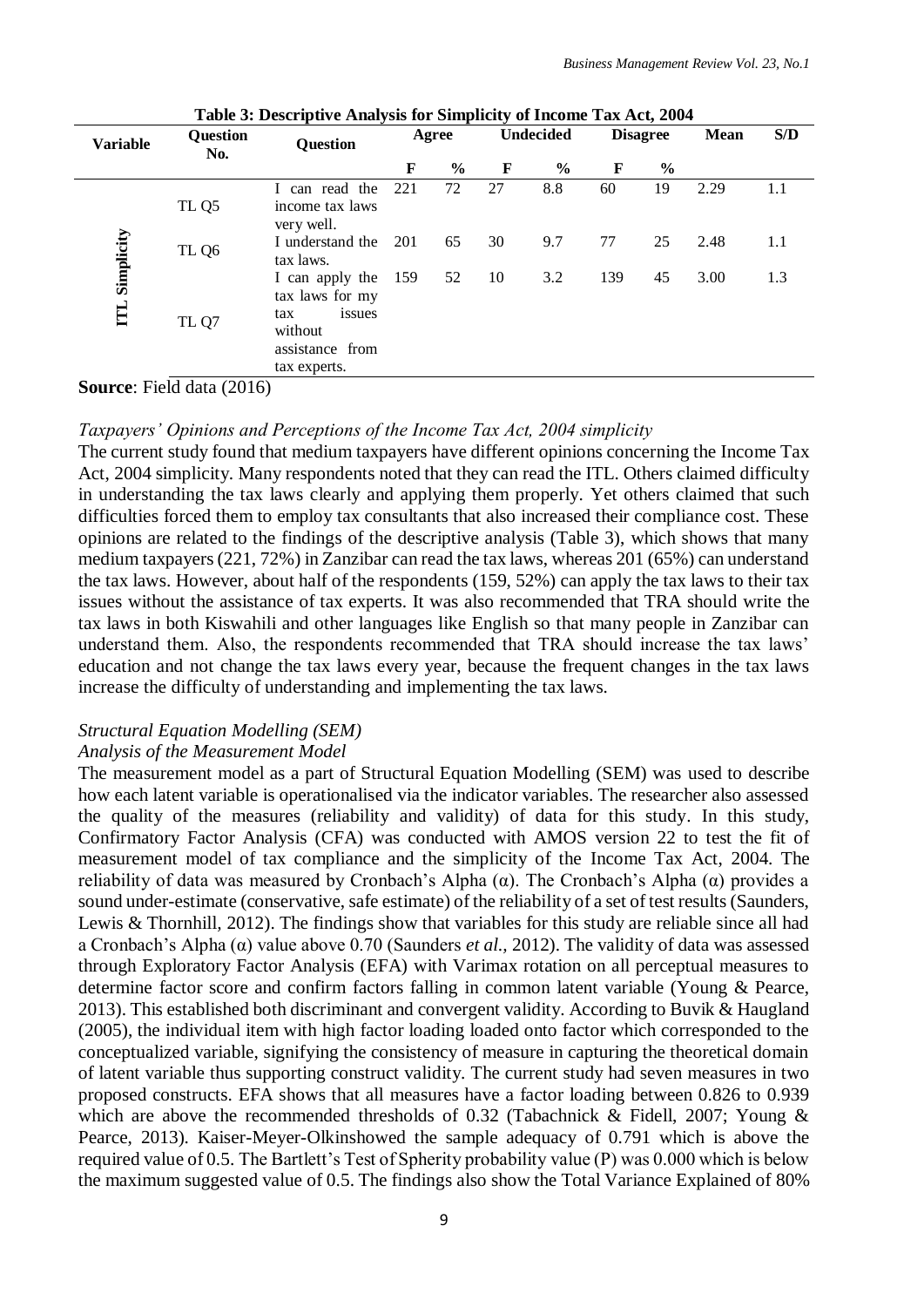which is above recommended threshold of 50% (Tabachnick & Fidell, 2007; Young & Pearce, 2013). Table 4 shows the findings based on factor loadings, variance and Cronbach's Alpha value of variables. These results permitted further analysis to confirm the model fit.

| Questions                                                                                | Tax compliance | <b>ITL</b> |
|------------------------------------------------------------------------------------------|----------------|------------|
|                                                                                          |                | Simplicity |
| Q1. I pay my taxes as required by the law because it is my duty<br>as citizen.           | 0.909          |            |
| Q2. I pay taxes as required by the law to support my country.                            | 0.904          |            |
| Q3. Always I pay my taxes even if tax audit does not exist.                              | 0.902          |            |
| Q4. If everyone paid the correct amount of tax, we would<br>enjoy better public service. | 0.826          |            |
| Q5. I can read the Income Tax Act, 2004 very well.                                       |                | 0.939      |
| Q6. I understand the Income Tax Act, 2004                                                |                | 0.886      |
| Q7. I can apply the Income Tax Act, 2004 for my tax issues                               |                | 0.852      |
| without assistance from tax experts.                                                     |                |            |
| Percentage Variance                                                                      | 53.254         | 80.992     |
| Cronbach's Alpha                                                                         | 0.92           | 0.88       |
| KMO measure of Sample adequacy = $0.795$                                                 |                |            |
| Bartlett's Test of Spherity - Probability = $0.000$                                      |                |            |

#### **Table 4: Factor Loading, Variance and Cronbach's Alpha for Variables**

**Source**: Field data (2016)

#### *Confirmatory Factor Analysis of Tax compliance*

From the literature, the researcher employed four indicators from the tax compliance inventory to load into the tax compliance (Braithwaite*et al.,* 2007; Kirchler & Wahl, 2010). The confirmatory factor analysis yielded the indicator loadings shown in Table 5. All the loadings were greater than 0.4 and were significant at one percent level.

| Table 5: Estimates and P-Values of the Tax Compliance |                                  |    |                 |     |  |  |
|-------------------------------------------------------|----------------------------------|----|-----------------|-----|--|--|
|                                                       | <b>Indicators and Constructs</b> |    | <b>Estimate</b> |     |  |  |
| Duty as citizens                                      | ⊂---                             | TС | 0.869           | *** |  |  |
| Support of my country                                 | <---                             | TC | 0.887           | *** |  |  |
| Pay tax without audit                                 | ⊂---                             | TС | 0.915           | *** |  |  |
| Pay correct tax                                       | ′---                             | TC | 0.744           |     |  |  |

**Source**: Field data (2016)

The model fit test indicates that the model performed extremely well in terms of the suggested level of fit statistics, for example, Chi square (CMIN/DF) of 2.68, Goodness-of-Fit Index (GFI) of 0.990 and Adjusted Goodness-of-Fit Index (AGFI) of 0.950, which deemed acceptable according to Hair *et al*. (2014). Therefore, the indicators were enough to generalize that the indicators related to the construct of tax compliance fit adequately well and further analysis can be done. The fit indices of tax compliance and the standardized requirements are shown in Table 6.

| Table 6: Fit Indices of the Tax compliance |                          |                     |                 |  |  |  |
|--------------------------------------------|--------------------------|---------------------|-----------------|--|--|--|
| <b>Type</b>                                | <b>Index for default</b> | <b>Standard</b>     | <b>Comments</b> |  |  |  |
|                                            | Model                    | <b>Requirements</b> |                 |  |  |  |
| <b>CMIN/DF</b>                             | 2.684                    | <4                  | Good            |  |  |  |
| <b>RMR</b>                                 | 0.013                    | < 0.05              | <b>Bad</b>      |  |  |  |
| <b>GFI</b>                                 | 0.990                    | > 0.90              | Good            |  |  |  |
| <b>AGFI</b>                                | 0.950                    | > 0.90              | Good            |  |  |  |
| <b>NFI</b>                                 | 0.993                    | > 0.90              | Good            |  |  |  |
| <b>RFI</b>                                 | 0.980                    | > 0.90              | Good            |  |  |  |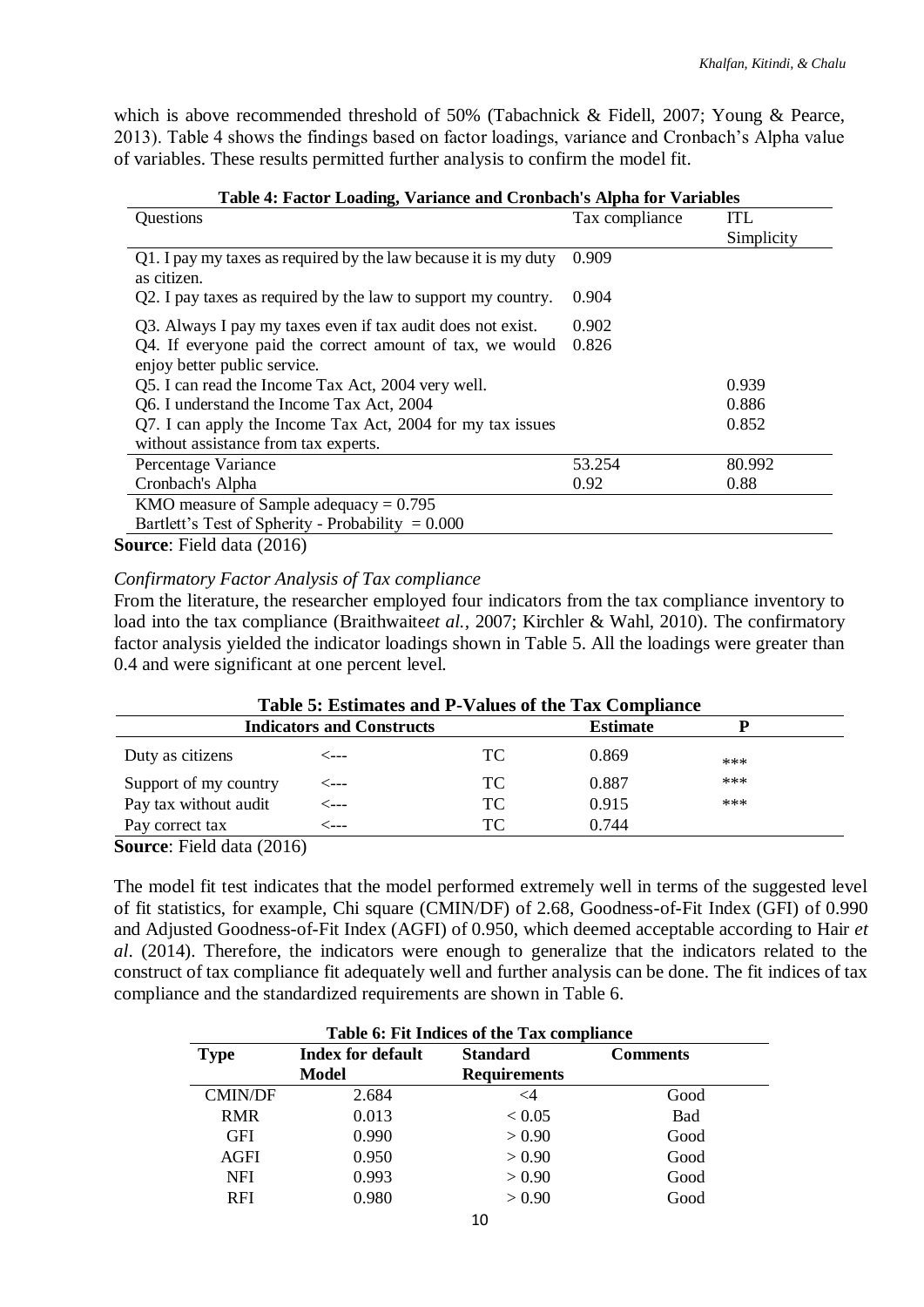| IFI          | 0.996     | > 0.90          | Good |  |
|--------------|-----------|-----------------|------|--|
| TLI          | 0.987     | > 0.90          | Good |  |
| CFI          | 0.996     | > 0.90          | Good |  |
| <b>RMSEA</b> | $0.078\,$ | $>0.03$ X< 0.08 | Good |  |

**Source**: Hair et al. (2014)

## *Confirmatory Factor Analysis of the ITL Simplification*

The proposed model of the study includes three indicators loaded to assess the ITL Simplification. A confirmatory factor analysis then yielded the indicator loadings shown in Table 7. All loadings were greater than 0.4 and were significant at one percent level.

|                                  | Table 7: Estimates and P-Values of the ITL Simplification |     |                 |     |  |  |
|----------------------------------|-----------------------------------------------------------|-----|-----------------|-----|--|--|
| <b>Indicators and Constructs</b> |                                                           |     | <b>Estimate</b> |     |  |  |
| Readability                      | <---                                                      |     | 0.731           | *** |  |  |
| Understandability                | <---                                                      | ITL | 0.980           | *** |  |  |
| Applicability                    | <---                                                      | ITI | 0.846           |     |  |  |

#### **Source**: Field data (2016)

The model fit test indicates that the ITLs simplification model performed extremely well in terms of the suggested level of fit statistics, for example, Goodness-of-Fit Index (GFI) of 1, the root mean residual (RMR) is 0.00, Normed Fit Index (NFI) = 1, and the Comparative Fit Index (CFI) = 1 which deemed acceptable according to Hair *et al.* (2014). Therefore, the indicators were sufficient to generalize that the indicators related to the construct of ITL simplicity fit adequately well and further analysis can be done.

## *Structural Analysis*

The structural models (also referred to as the inner models) were intended to determine the significance of the relationship between the construct and the testing of hypothesis under study. The structural model examines the influence of ITL simplification (TLS) on tax compliance (TC) among medium taxpayers in Zanzibar. This analysis is discussed through structural model presented in Figure 1. This model also tested the hypothesis (H1) for this study.

## **Figure 1: Structural Model**



The structure model (Figure 1) shows the good model fit where the Chi square (CMIN/DF) is 3.13, Goodness-of-Fit Index (GFI) is 0.962, the Adjusted GFI is 0.918, and the Root Mean Residual (RMR) is 0.09. The baseline comparison indices also show the good model fit like, the Normed Fit Index (NFI) is 0.916, IFI is 0.969, TLI is 0.902 and CFI is 0.900, which also supported the model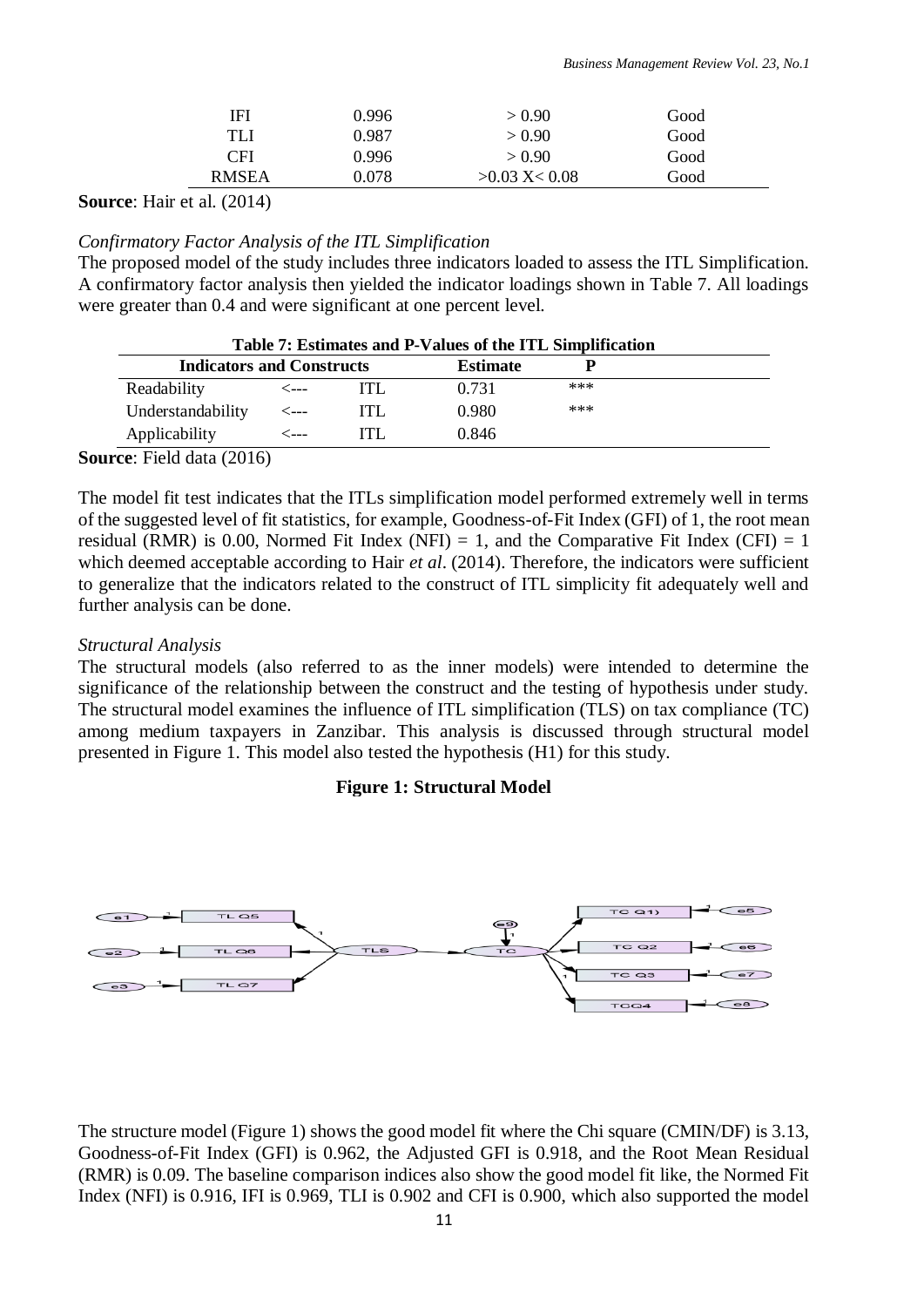fit (Hair *et al.,* 2014). However, the Root Mean Square Error of the Approximation (RMSEA) is 0.083 slightly greater than 0.08 indicating not acceptable error of approximation (Hair *et al.,* 2014). Moreover, this model was accepted because the model acceptance decision requires only few acceptable indicators of the model and not compulsory all indicators (Hair *et al.,* 2014). For example, Hair *et al.* (2014) stressed that at least one absolute fit index (Chi square (CMIN/DF), RMS, GFI, RMSEA) and one incremental fit index (NFI, TLI, IFI, RFI, CFI) are sufficient to identify the adequacy of any model fit. Since many indicators have the acceptable values, then the model of this study has good fit with data (Hair, *et al.,* 2014). The values are shown in Table 8.

| Table 8: Fit Indices of the of the Structural Model |                          |                     |                 |  |  |  |
|-----------------------------------------------------|--------------------------|---------------------|-----------------|--|--|--|
| <b>Type</b>                                         | <b>Index for default</b> | <b>Standard</b>     | <b>Comments</b> |  |  |  |
|                                                     | Model                    | <b>Requirements</b> |                 |  |  |  |
| <b>CMIN/DF</b>                                      | 3.131                    | $\leq$ 4            | Good            |  |  |  |
| <b>RMR</b>                                          | 0.093                    | < 0.05              | Good            |  |  |  |
| <b>GFI</b>                                          | 0.962                    | > 0.90              | Good            |  |  |  |
| AGFI                                                | 0.918                    | > 0.90              | Good            |  |  |  |
| <b>NFI</b>                                          | 0.906                    | > 0.90              | Good            |  |  |  |
| <b>RFI</b>                                          | 0.862                    | > 0.90              | Moderate        |  |  |  |
| <b>IFI</b>                                          | 0.902                    | > 0.90              | Good            |  |  |  |
| <b>TLI</b>                                          | 0.837                    | > 0.90              | Good            |  |  |  |
| <b>CFI</b>                                          | 0.900                    | > 0.90              | Good            |  |  |  |
| <b>RMSEA</b>                                        | 0.083                    | $>0.03$ X < 0.08    | Moderate        |  |  |  |

**Source**: Hair *et al.* (2014)

#### *Hypothesis Testing*

This current study developed one hypothesis, that ITL simplification positively influences tax compliance among medium taxpayers in Zanzibar. The Structural Equations Modelling Analysis shows that the ITL simplification has a positive and significant influence on tax compliance of medium taxpayers in Zanzibar. The hypothesis was supported with probability value ( $p = 0.000$ ), Estimate value =  $0.249$  and critical ratio (CR = 4.175). These results are within the acceptable value of  $p < 0.05$  and  $CR > 1.96$  (Awang, 2012). These findings implied that if taxpayers perceive ITLs as simple, it is likely that they are complaints. However, the ITL simplification explains only 25% percent of the variance in tax compliance of medium taxpayers, which indicates that tax law simplification is not the sole determinant of tax compliance. The findings are also shown in Table 9.

|                         | <b>Table 9: Results of Hypothesis Testing</b> |                                     |                                                                                                                            |                 |       |       |  |  |
|-------------------------|-----------------------------------------------|-------------------------------------|----------------------------------------------------------------------------------------------------------------------------|-----------------|-------|-------|--|--|
| <b>The Relationship</b> |                                               |                                     | <b>Hypothesis</b>                                                                                                          | <b>Estimate</b> | C.R.  | D     |  |  |
| Tax<br>Compliance       | <--                                           | Income tax<br>law<br>Simplification | The<br>H1:<br>ITI.<br>simplification positively<br>influence tax compliance 0.249<br>among medium taxpayers<br>in Zanzibar |                 | 4.175 | 0.000 |  |  |

**Source**: Field data (2016)

## **DISCUSSION, CONCLUSIONS AND RECOMMENDATIONS**

The current study examined the influence of the ITL simplification on tax compliance among medium taxpayers in Zanzibar. It was hypothesized that the ITL simplification positively influences tax compliance among medium taxpayers in Zanzibar. The findings show that the ITL simplification has a positive and significant influence on tax compliance. This implies that the ITL simplification produce the new ITL which is perceived to be simple by medium taxpayers and promotes their tax compliance. This finding is supported by the results of the descriptive analysis,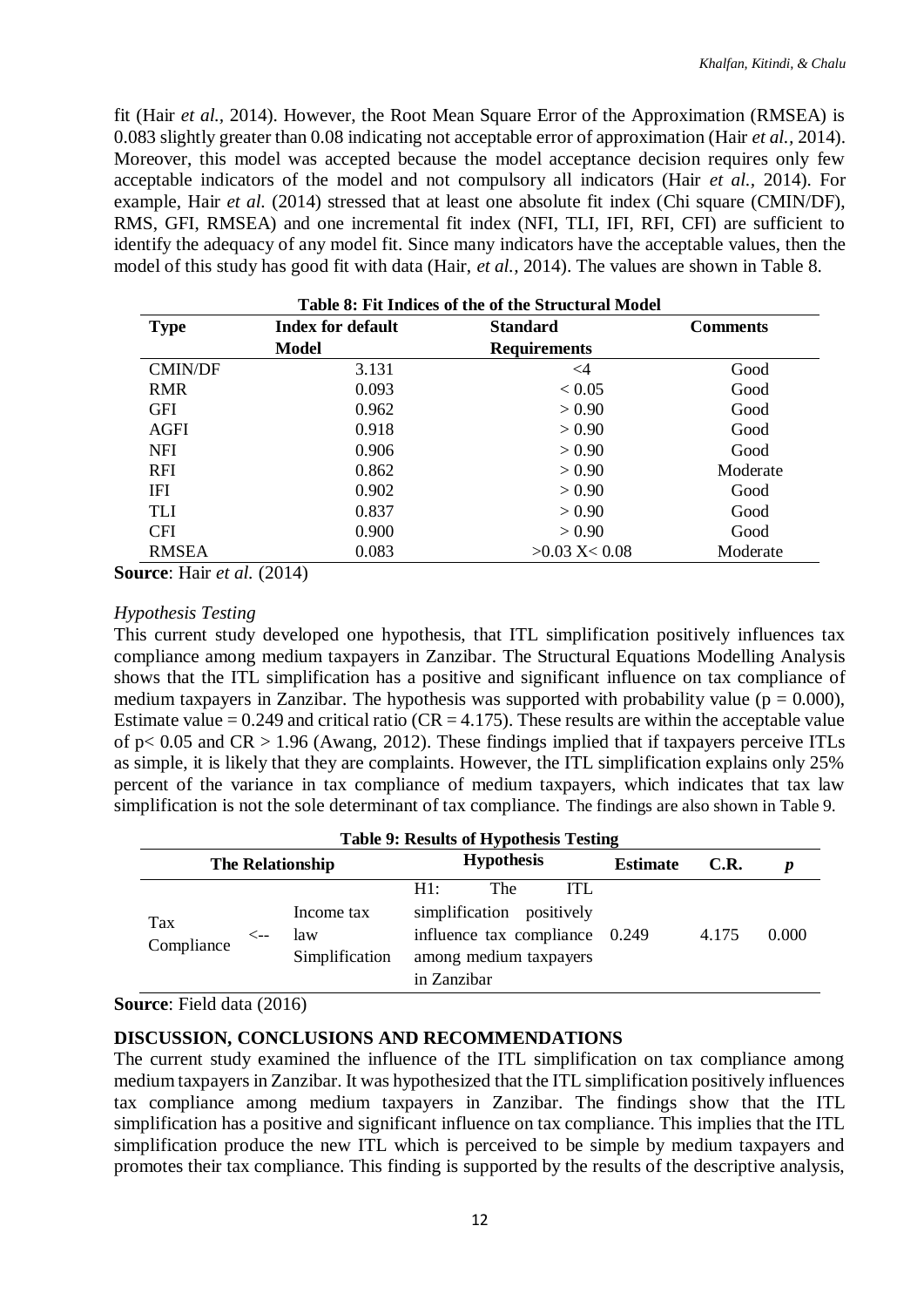which showed that many medium taxpayers can read, understand and apply the tax laws, which also indicates their tax compliance.

These findings can be explained by the purpose of tax law simplification in reducing both the administration and tax compliance costs (Brondolo, 2009; IMF, 2014; Kitillya, 2011; Morris & Lonsdale, 2004; Ongwamuhana, 2011). This is because the complex tax laws increase the compliance cost which deflects taxpayers from their tax obligations and pushes them towards either tax avoidance or tax evasion (Loo *et al.,* 2010; Saad, 2010). This argument is also justified by this study, as some respondents claimed that the complex tax laws necessitate the employment of tax consultants to assist them to comply with the tax laws. Hence, the finding of this study may imply that tax laws' simplification reduced the compliance costs that encourage and enable many medium taxpayers better to honour their compliance obligations. This finding also supports the philosophy of the Theory of Planned Behaviour, which argues that an individual's decision to conduct behaviour is determined by his/her perception of the ease or difficulty of performing such behaviour, which Ajzen, (1991) called perceived behavioural control. Hence, in this study, taxpayers perceive the tax laws as simple, which promotes their tax compliance.

This finding not only supports the hypothesised relationship in this study; it also corresponds to the findings of previous studies, such as Akhand (2012), who found that simplified tax laws played a significant positive role in improving the overall tax compliance of large corporate taxpayers in Bangladesh. The related findings were portrayed by Laffer *et al*. (2011) who assessed the effect of the simplification of the tax laws on compliance costs in the USA and found that, when taxpayers comprehend the tax laws, tax compliance cost is greatly reduced. The reduction in compliance cost may also indicate the significant influence of tax laws' simplification on tax compliance in the USA. Contrary to these studies, Ongwamuhana (2011) found that the existing tax laws in Tanzania do not encourage taxpayers to comply with taxes voluntarily. However, the author did not assess the influence of the ITL simplification on tax compliance.

The current study concludes that the ITL simplification had positive and significant influence on tax compliance of medium taxpayers in Zanzibar. Unlike the previous accessed literature, this study assessed the ITL simplicity in terms of the readability, understandability and applicability of the tax laws, as no study has employed these measures to assess tax laws' simplicity. Hence, this study confirmed that readability, understandability and applicability are reliable measures of tax law simplicity. Since there is no agreed standard definition and measurement of tax compliance (Kirchler, 2007), this study confirmed the usefulness of Tax Compliance Inventory developed by Kirchler & Wahl (2010) as effective measure of tax compliance.

Theoretically, this study expanded the knowledge on the application of the Theory of Planned Behaviour in tax compliance studies. This study has also confirmed the applicability of this theory in developing countries environment like Zanzibar. This study contributes to the generalization of the Theory of Planned Behaviour. Practically, the findings of this study are very useful to tax administrators in assessing the effect of tax law simplification on tax compliance so as to develop effective tax compliance strategy that ensures long-term medium taxpayers' compliance. The findings of this study are crucial inputs to the development of effective tax policies that fit this prospective group of taxpayers. Moreover, these findings contributed to the influence of ITL simplification on tax compliance among medium taxpayers in Zanzibar to a broader body of knowledge of tax laws, tax compliance, and tax administrations. The findings of this study also contribute to the growth of literature on tax compliance and administration in Sub-Saharan developing countries.

Notwithstanding the above contributions, this study has also limitations that suggested need for further studies. For example, the current study is a cross-sectional design; its findings did not show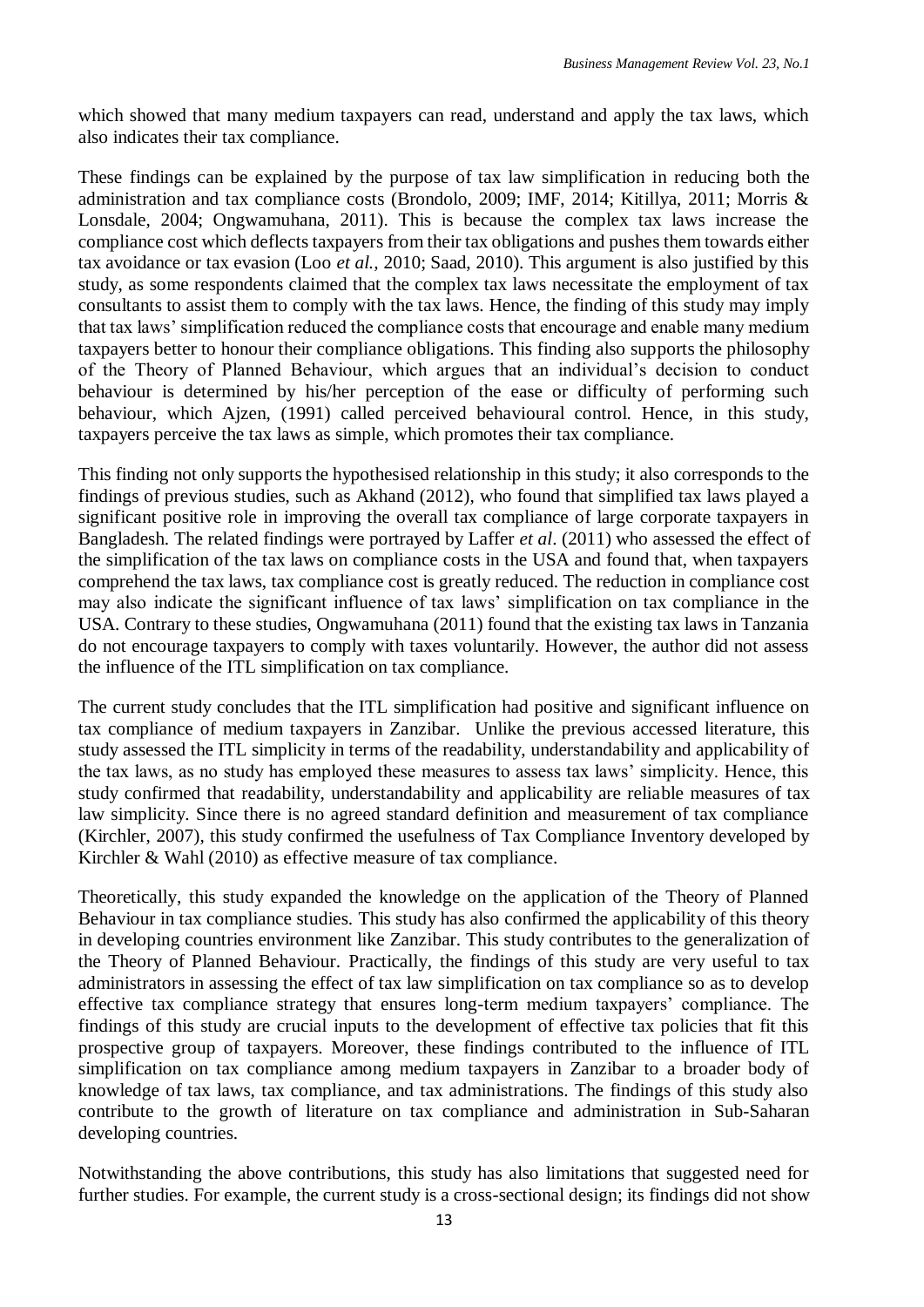the trend of the influence of the ITLs simplification on tax compliance over a given period to establish the real effect of tax law simplification. This study examined the influence of the ITL simplification on tax compliance of medium taxpayers only. The influence of ITL simplification to tax compliance may not be the same to micro, small, medium and large taxpayers. These groups of taxpayers differ in many respects like capital, profit margin, number of sales turnovers, institutional policies, and tax non-compliance risk to tax administration. There is a need for further investigations on related studies to other groups of taxpayers. Tanzania is a union country of two parts; Zanzibar and Tanzania mainland. The current study was conducted in Zanzibar only therefore; the findings for this study cannot be generalized to the whole of Tanzania. There is a need for related studies in Tanzania mainland to ascertain the influence of ITL simplification in Tanzania as a whole.

This study recommends more simplification of ITL to improve understandability, applicability and tax compliance of this tax law and to increase taxpayer education campaigns so as to uplift the level of taxpayer's awareness on various tax laws. It is also recommended that a special unit be established to deal with taxation issues for medium taxpayers only. In addition, the study proposes future studies to examine the influence of ITL simplification on tax compliance of large taxpayers using real office data.

#### **REFERENCES**

- Abaho, E., Begumis, D., Aikiriza, F., & Turyasingura, I. (2017). Entrepreneurial Orientation among Social Enterprises in Uganda. *Journal of Business Management Review*, 20(2), 1-20.
- Achmat, Z. (2013). Theory of planned behaviour, Masihkah Relevan? Retrieved from [http://zakarija.staff.umm.ac.id/files/2010/12.](http://zakarija.staff.umm.ac.id/files/2010/12/)
- Ajzen, I. (1991). The Theory of Planned Behaviour. *Organizational Behaviour and Human Decision Processes, 50*, 179-211.
- Ajzen, I. (2010). Predicting and changing behaviour: A Reasoned action approach. New York: Psychology Press.
- Akhand, Z. (2012). Coercion, persuasion and tax compliance: A multi-strategies analysis: Doctoral research. University of Birmingham, England.
- Alabede, J., Ariffin, Z., & Idris, K. (2011). Determinants of tax compliance behaviour: A proposed model by Nigeria. *International Research Journal of Finance and Economics*, 78 (1), 121- 136.
- Alm, J. (1999). Tax compliance and administration. *Handbook on Taxation*. New York, Marcel Dekker, Inc., 741–768.
- Alm, J., & Martinez-Vazquez, J. (2006). Tax morale and tax evasion in Latin America. International; studies program. Working paper, 07-04.
- Andreoni, J., Erard, B., & Feinstein, J. (1998). Tax compliance. *Journal of Economic Literature,*  36(2), 818-860.
- Arachi, G., & Santoro, A. (2007). Tax enforcement for SMES: Lessons from the Italian experience. *E Journal of tax research*, 5(2) 225- 243.
- Armitage, C., & Conner, M. (2001). Efficacy of the Theory of Planned Behaviour: A meta-analytic review. *The British Journal of Social Psychology,* 40, 471-499.
- Awang, Z. (2012). A Handbook on Structural Equation Modelling. SEM. Kuala, Terenggan: Research Gate.
- Ayres, I., & Braithwaite, J. (1992). *Responsive regulation*: Transcending the deregulation debate. New York: Oxford University Press.
- Bennett, R., (2008). SME policy support in Britain since the 1990's: What have we learnt? Environment and planning. *Government and Policy*, 2(2), 275 -397.
- Binh, T., (2000). Tax reform and tax simplicity: A new and 'simpler' tax system? *UNSW Law Journal,* 1(2). 241-251.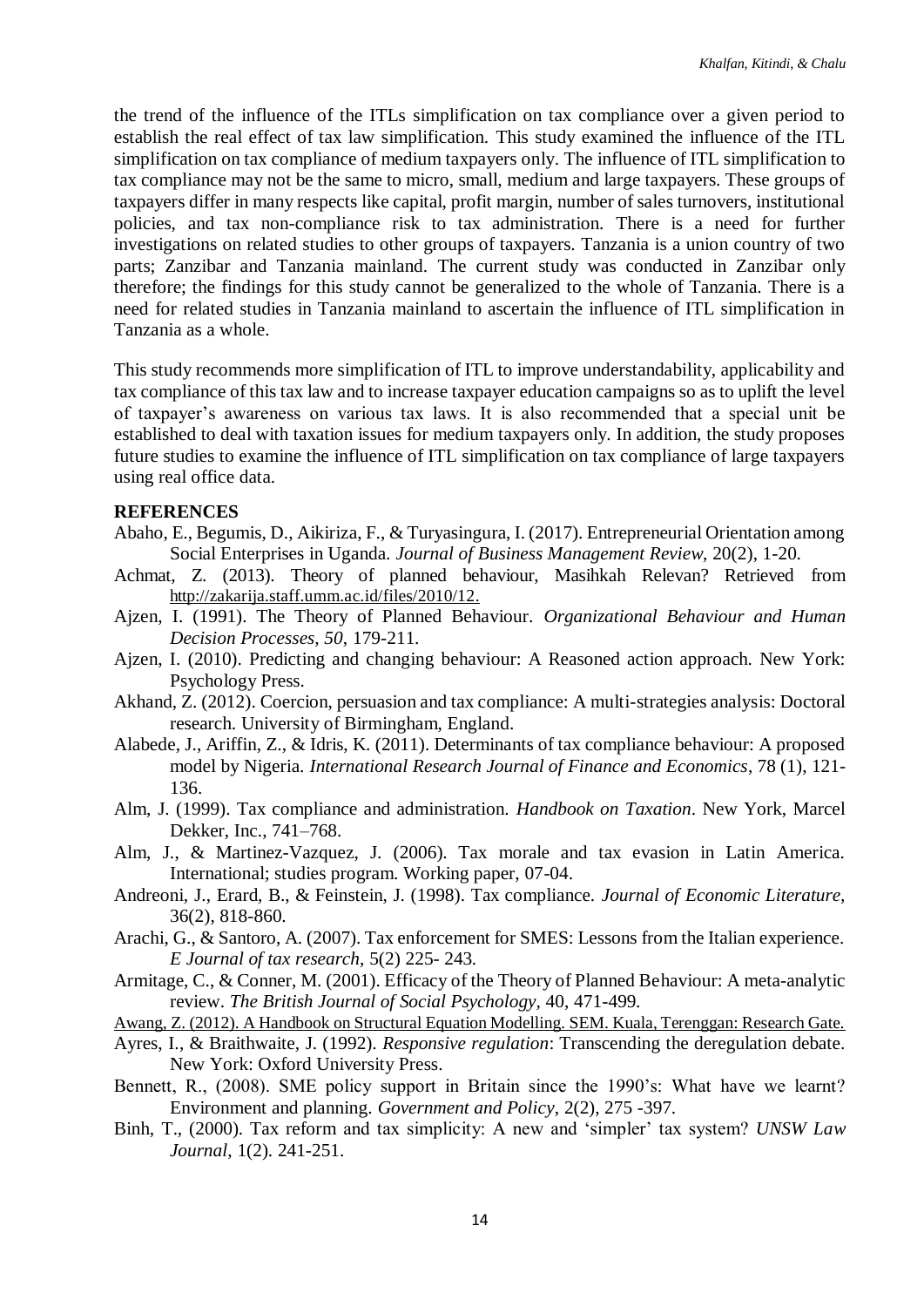- Bobek, D., Richard, D, & Hatfield, C. (2003). An investigation of the Theory of planned behaviour and the role of moral obligation in tax compliance. *Behavioural Research in Accounting*, 15, 14-38.
- Braithwaite, V., Murphy, K., & Reinhart, M. (2007). Taxation threat, motivational postures, and Responsive regulation. *Law and Policy*, 29(1), 137-158.
- Brand, P. (1996). Compliance: A 21st century approach. *National Tax Journal,* 49(3), 413–420.
- Brondolo, J. (2009). Collecting taxes during an economic crisis: challenges and policy options. IMF Staff Position Note: IMF. SPN/09/17. ISBN/ISSN: 9781462339440/2072-3202. Retrieved from <http://www.imf.org/en/Publications/IMF>.
- Buvik, A., & Haugland, S. (2005). The allocation of specific asset, relationship duration and contractual coordination in buyer- seller relationships. *Scandinavia Journal of Management,* 21.41-60.
- Carnes, G., & Cuccia, A. (1996). An analysis of the effect of tax complexity and its perceived justification of equity judgment. *Journal of the American taxation association*, 18, 40- 56.
- Cox, P. & Eger, R. (2006). Procedural complexity of tax administration: The road fund Case. *Journal of Public Budgeting, Accounting and Financial Management*, 18(3), 259 – 283.

Cynthia, B. (2009). Entrepreneurs in Turkey: A factor analysis of motivations, success factors, and Problems. *Journal of Small Business Management*, 47(1), pp. 58–91.

- Devos, K. (2014). Factors influencing individual taxpayer compliance behaviour. Retrieved from <http://www.springer.com/97894-077-7475-9>.
- Field, C. (2009). *Discovering statistics using SPSS*, (3rd Ed). London. SAGE publications, Ltd.

Finchman, E. (2008). Response rates and responsiveness for surveys, standards and the Journal*. American Journal of Pharmaceutical Education*, 72(2),43.

- Fjeldstad, O-H. (2003). Taxation, aid, and democracy: The evolution of tax systems in Namibia Tanzania and Uganda. Progress Report, Bergen, Norway: Christian Michelsen Institute.
- Fjeldstad, O-H., & Moore, M., (2008). Taxation and state building in developing countries. Edited by Deborah Brautigam. Cambridge University Press.
- Forest, A., & Sheffrin, S. (2002). Complexity and compliance: An empirical investigation. *National Tax Journal*, 55(1), 75-88.
- Franzoni, L. (2000). Tax evasion and tax compliance. Encyclopaedia of law and economic. Volume VI. In Boukaertm B., De Geest, G. (Eds.), the economic and public tax law.
- Gill, B. (2003). *The nuts and bolts of revenue administration reform.* Washington, DC: World Bank.Retrieved from [http://documents.worldbank.org/curated/en/621061468339899486/The](http://documents.worldbank.org/curated/en/621061468339899486/The-nuts-and-bolts-of-revenue-administration-reform)[nuts-and-bolts-of-revenue-administration-reform.](http://documents.worldbank.org/curated/en/621061468339899486/The-nuts-and-bolts-of-revenue-administration-reform)
- Godin, G., & Kok, G. (1996). The Theory of Planned Behaviour: A review of its applications to health-related behaviour. *American Journal of Health Promotion*, 11, 87-98.
- Hair, J., Black, W., Babin, B. & Anderson, R. (2014). *Multivariate Data Analysis*, (7<sup>th</sup> Ed), England. Pearson.
- Hasseldine, J., & Bebbington, K. (1991). Blending economic deterrence and fiscal psychology models in the design of responses to tax evasion: The New Zealand experience. *Journal of Economic Psychology*, 12(2), 299–324.
- Hofmann, E., Hoelzl, E., & Kirchler, E. (2008). Preconditions of voluntary tax compliance: knowledge and evaluation of taxation, norms, fairness, and motivation to cooperate. *Journal of Psychology, 216*(4), 209–217.
- IMF, OECD, UN, & World Bank. (2011). Supporting the development of more effective tax Systems. Report to the G-20 Development Working Group.
- International Monetary Fund (IMF, 2013). Tax administration reform in francophone Countries of sub-Saharan Africa. The IMF working paper no. WP/13/173.
- International Monetary Fund (IMF, 2014). Managing income tax compliance through self-Assessment. Working paper No.14/41.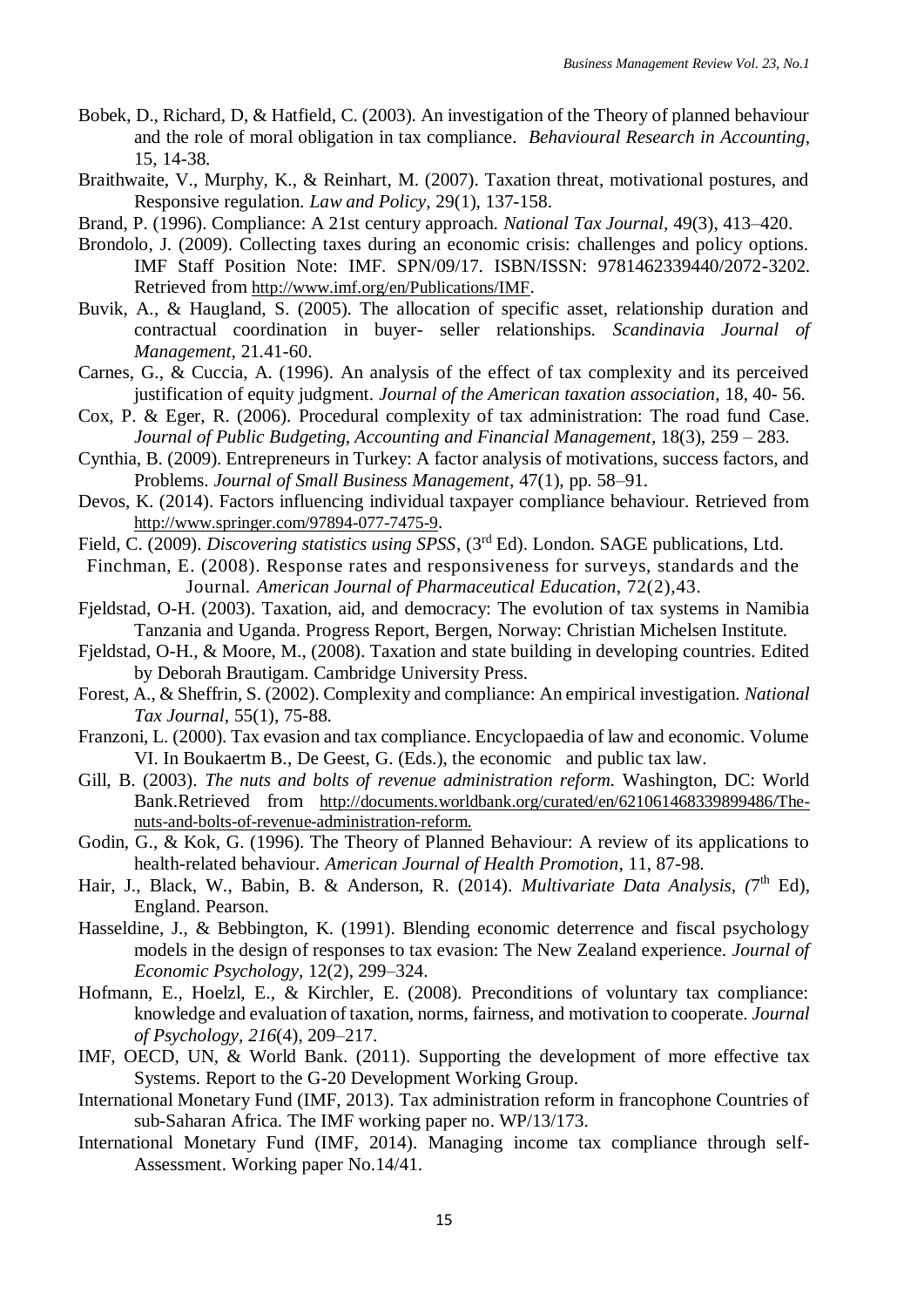- James, S., & Alley, C. (2002). Tax compliance, self-Assessment and tax Administration. *Journal of Finance and Management in Public Services, 2*(2), 27-42.
- Kasipillai, J. (2000). Taxpayer knowledge index as a clue for non-compliance. *Journal on Pakistan's Taxation Laws,* 81(3), 13.
- Kimungu, H., & Kileva, E., (2007). Challenges of administering Small and medium taxpayers: Tanzania experience. Paper presented at international tax dialog conference on SME taxation. Buenos. Argentina. Retrieved from. [www.ltdweb.org.](http://www.ltdweb.org/)
- Kirchler, E. (2007). The economic psychology of tax behaviour. Cambridge, UK: Cambridge University Press.
- Kirchler, E., & Wahl, I. (2010). Tax compliance inventory: TAX-I voluntary tax compliance, enforced tax compliance, tax avoidance, and tax evasion. *Journal of Economic Psychology,*  31(3), 331-346.
- Kirchler, E., Hofmann, E., & Gangl, *K.* (2012). From *mistrusting taxpayers* to *trusting citizens*: *Empirical evidence* and *further development* of the *Slippery Slope Framework*. In A. N. Leedey (Ed.), Economic psychology in the modern world: Collected papers, 125-146.
- Kirchler, E., Niemirowski, A., & Wearing, A. (2006). Shared subjective views, intent to cooperate and tax compliance: Similarities between Australian taxpayers and tax officers. *Journal of Economic Psychology*, 27(4), 502 – 517.
- Kitillya, H. (2011). Tax administration reforms in Tanzania: Experience and challenges. A Paper Presented to the Conference on Revenue Mobilizations in Developing Countries. IMF Washington DC.
- Laffer, A., Winegarden, W., & Childs, J. (2011). The economic burden caused by tax code complexity. The Laffer Centre. Retrieved From [www.ohfairtax.org/FAQ/PDF/ComplexityofTaxCode.pdf](http://www.ohfairtax.org/FAQ/PDF/ComplexityofTaxCode.pdf).
- Lawless, M. (2009). Tax Complexity and Inward Investment. Dublin: Central Bank, research technical paper 5/RT/09.
- Long, S., & Swingen, J. (1987). An approach to the measurement of tax law complexity. *The Journal of the American Taxation Association*, 8(2), 22 – 36.
- Loo, E. (2006). Tax knowledge, tax structure and compliance: A report on a quasi-Experiment. *New Zealand Journal of Taxation Law and Policy*, 12(2), 117 – 140.
- Loo, E., McKerchar, M., & Hansford, A. (2010). Findings on the impact of self-assessment on the compliance behaviour of individual taxpayers in Malaysia: A case study approach. *Journal of Australian Taxation*, *13*(1), 1–23.
- Luoga, F, (2003). The viability of developing democratic legal frameworks for taxation in developing countries: Some lessons from Tanzanian tax reform experiences. *Law, Social Justice, & Global Development Journal (LGD), 2.* Retrieved from [http://elj.warwick.ac.uk/global/issue/2003-2/luoga.html.](http://elj.warwick.ac.uk/global/issue/2003-2/luoga.html)
- Mahangila, D., (2014). SME's corporate tax compliance in Tanzania. PhD. University of Southampton. Retrieved from, [http://eprints.soton.ac.uk.](http://eprints.soton.ac.uk/)
- Mahangila, D., (2017). The impact of tax compliance costs on tax compliance behaviour. *Journal of Tax Administration*, 3 (1), 57-81.
- McKerchar, M. (2003). *The impact of complexity upon tax compliance: A study of Australian Personal taxpayers.* Australian Tax Research Foundation, Sydney.
- Ministry of Trade and Industry (MTI, 2006). Zanzibar Small and Medium Enterprises (SME) Policy. Zanzibar, Government Publishing Services.
- Mirza Bin, M., (2016). Import tax compliance: a study of customs agents in Malaysia utilizing the theory of planned behaviour. PhD thesis, University of Nottingham. Retrieved from [http://eprints.nottingham.ac.uk/33450/1/Customs%20Agents.%20Compliance\\_Thesis\\_Mirza.pd](http://eprints.nottingham.ac.uk/33450/1/Customs%20Agents.%20Compliance_Thesis_Mirza.pd).
- Morris, T., & Lonsdale, M., (2004). Translating the compliance model into practical reality. Retrieved from [http://www.irs.gov/pub/irs-soi/04moori.pdf.](http://www.irs.gov/pub/irs-soi/04moori.pdf)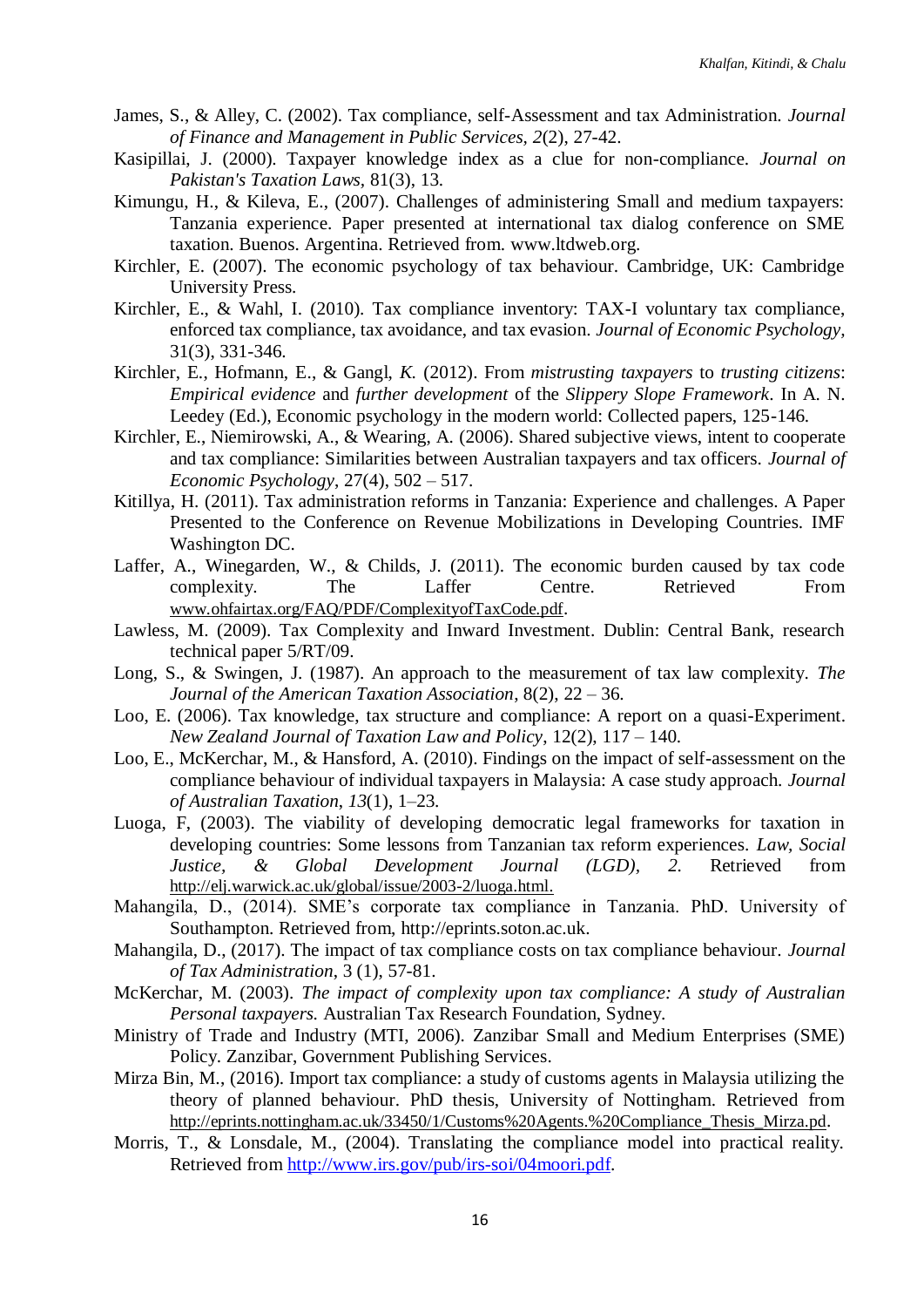- Mulder, B., Verboon, P., & De Cremer, D. (2009). Sanctions and moral judgments: The moderating effect of sanction severity and trust in authorities. *European Journal of Social Psychology, 39*, 255-269.
- Nichita, R., (2012). The analysis of taxpayers' behavior under the impact of fiscal policy changes. The PhD thesis, Babeş-bolyai. University Cluj-napoca.
- Ondimu, O. (2015). Effects of tax reforms on compliance of small and medium enterprises in Kenya; Case of Kisumu Town. PhD thesis. Kenyatta University.
- Ongwamuhana, K., (2011). *Tax compliance in Tanzania: Analysis of law and policy affecting voluntary taxpayer compliance*. Dar es Salam: Mkuki na Nyota Publishers Ltd.
- Organization for Economic Cooperation and Development (OECD, 2008). Taxation and economic growth. Economic department working papers, No. 620, OECD, Paris.
- Organization for Economic Cooperation and Development (OECD, 2012). SME Tax compliance and simplification. Background note prepared by the OECD centre for tax policy and administration for a round table discussion at the 1st meeting of the Working Group on taxation of the SEE investment committee.
- Osoro, N. (1995). Tax reform in Tanzania: Motivations, directives and implications. Research paper. African Economic Research Consortium, Nairobi.
- Palil, M. R. (2005). Does tax knowledge matter in self-assessment system? Evidence from The Malaysian tax administration. *Journal of American Academy of Business*, 6(2), 80 – 85.
- Pau, C., Sawyer, A., & Maples, A. (2007). Complexity of New Zealand's tax laws: An empirical study. *Australian Tax Forum,* 22(1), 59-92.
- Richardson, G. (2006). Determinants of tax evasion: a cross-country investigation. *Journal of International Accounting, Auditing and Taxation,* 15(2), 150-169.
- Saad, N. (2010). Fairness perceptions and compliance behaviour: The case of salaried taxpayers in Malaysia after implementation of the self-assessment system. *E Journal of Tax Research, 8*(1), 32-63.
- Saad, N., (2014) Tax knowledge, tax complexity and tax compliance: Taxpayers' view. 2nd World Conference on Business, Economics, and Management- WCBEM 2013. School of Accountancy, University Utara Malaysia. Retrieved from [www.sciencedirect.com](http://www.sciencedirect.com/).
- Sapiei, N., Kasipillai, J. & Uchenna, E. (2014). Determinants of tax compliance behaviour of corporate taxpayers in Malaysia. *E Journal of Tax Research*, 12(2), 383-409.
- Saunders, M., Lewis, P., & Thornhill, A. (2012), *Research Methods for Business Students, (*6th Ed). Pearson education limited, Harlow.
- Saw, K., & Sawyer, A. (2010). Complexity of New Zealand's income tax legislation. *Australian Tax Forum*, 25, 213 – 244.
- *Sawyer, A. (2007). New Zealand's tax rewrite programme - in pursuit of the (elusive) goal of simplicity. British Tax Review, 4, 405-427.*
- Sekaran, U., & Bougie, R., (2010). *Research method for business. A skill-building approach (5th* Ed). Chichester John Willy & Sons ltd.
- Siahaan, P. (2012). The influence of tax fairness and communication on voluntary tax compliance. Trust as intervening variable. *International Journal of Business and science*, 3(2), 191 -198.
- Slemrod, J. (2007). Cheating ourselves: The economics of tax evasion. *Journal of Economic Perspectives, 21* (1), 25-48.
- Smart, M., (2012). The application of the Theory of planned behaviour and structural equation modelling in Tax compliance behaviour. PhD thesis, University of Canterbury.
- Tabachnick, B. & Fidell, L., (2007). *Using Multivariate Statistics*. Boston, MA: Pearson Education, Inc.
- Tan, L., & Tower, G. (1992). The readability of tax laws: An empirical study in New Zealand. *Australian Tax Forum,* 9(3), 355 – 365.
- Tanzania Revenue Authority. (2004). *The second corporate plan 2003-2004 and 2007- 2008.* Dar es Salaam, Tanzania: Author.